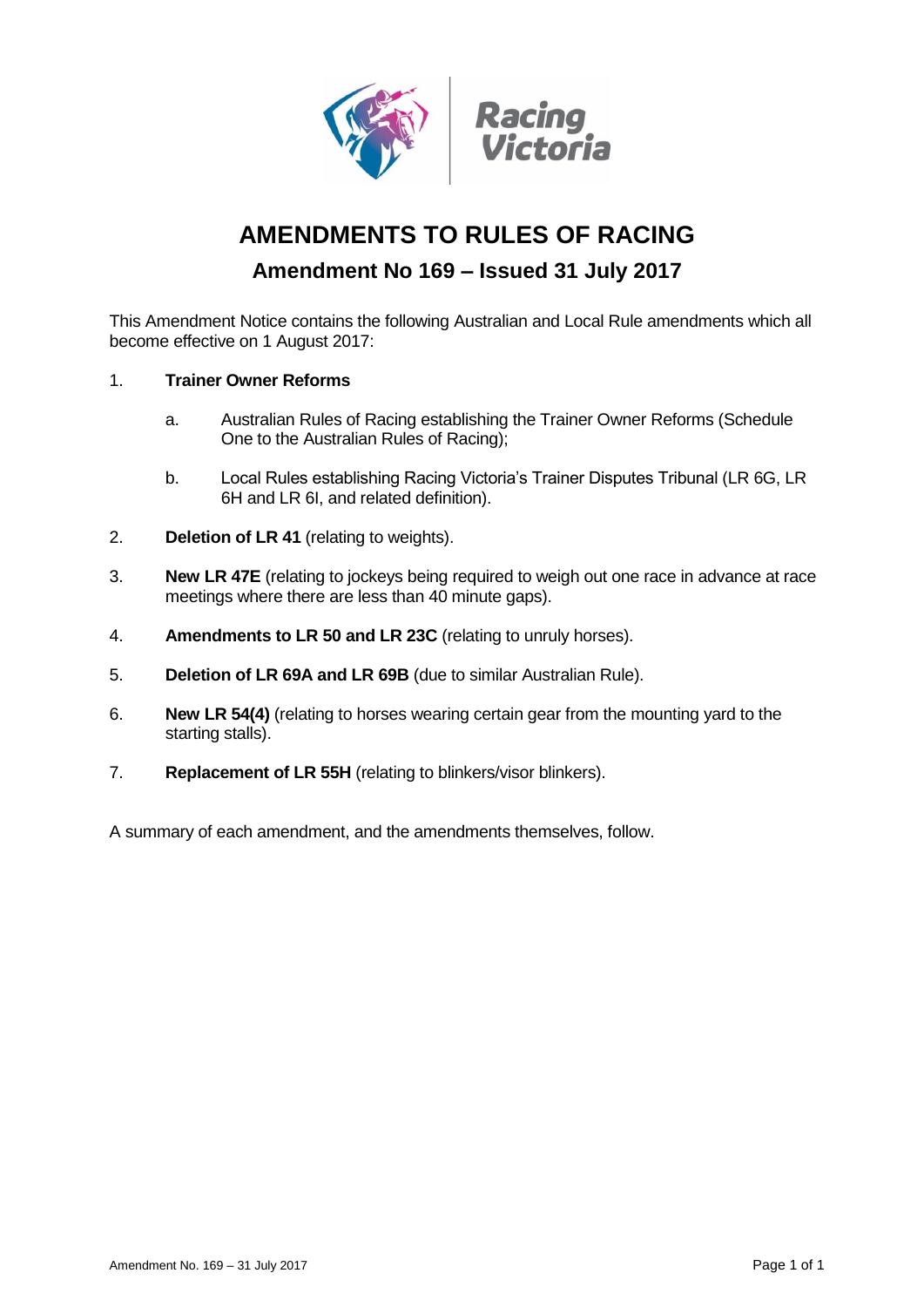Racing Australia has approved the following amendments to the Australian Rules of Racing, effective from 1 August 2017.

## **AMENDMENT TO THE AUSTRALIAN RULES OF RACING: TRAINER AND OWNER REFORMS**

## **SUMMARY OF AMENDMENT**

As previously announced, Racing Australia has resolved to introduce on 1 August 2017 the Trainer and Owner Reforms (TOR). The aim of the TOR is to provide greater certainty and clarity in arrangements between trainers and owners on the one hand and between co-owners on the other.

The TOR will operate pursuant to the TOR Rules, which will become Schedule 1 to the Australian Rules of Racing. The TOR Rules introduce new rules which govern arrangements between the relevant participants, including through:

- a standard form agreement between trainers and owners in relation to training services, i.e. the Standard Training Agreement;
- a standard form agreement between co-owners of a horse in relation to the horse ownership venture, i.e. the Co-owner Agreement;
- procedures for prompt payment of invoices by owners to trainers; and
- procedures for resolving disputes between trainers and owners, including a PRAestablished tribunal in each State or Territory.

Participants are referred to the Racing Australia website for further information on these reforms.

## **Amendments effective from 1 August 2017**

## *SCHEDULE 1 TO THE AUSTRALIAN RULES OF RACING – THE TOR RULES BE ADDED AS FOLLOWS:*

### **SCHEDULE 1 TO THE AUSTRALIAN RULES OF RACING – THE TOR RULES**

### **TOR Rule 1 – Commencement and operation of the** *TOR*

(1) The *TOR*, including the *TOR Rules*, will commence pursuant to *these Rules* on the *TOR Commencement Date*.

(2) From the *TOR Commencement Date*:

- (a) *persons* bound by *these Rules* must comply with the *TOR Rules*;
- (b) all *Trainers* and *Owners* (except *Exempt Trainers* and *Exempt Owners*) must comply with the *Racing Australia Standard Training Agreement (STA)* and the *STA* is deemed to apply as between those *Trainers* and *Owners* subject to TOR Rule 1(4); and
- (c) all *Co-owners*, except for *Co-owners* who have obtained their interest in a *horse* through a *Promoter Syndicate* and who do not own their interest in the *horse* with other *Owners* who are not in a *Promoter Syndicate*, must comply with the *Racing Australia Co-owner Agreement (COA*) and the *COA* is deemed to apply as between those *Co-owners* subject to TOR Rule 1(5).

(3) Notwithstanding TOR Rule 1(2):

- (a) specific terms of the *STA* can be excluded, varied or limited by agreement in writing between a *Trainer* and an *Owner*, provided that a *Trainer* and *Owner* cannot exclude, vary or limit the operation of any provision of *these Rules* (including any of the *TOR Rules*); and
- (b) specific terms of the *COA* can be excluded, varied or limited by agreement in writing by the *Co-owners* of a *horse* if that is done in accordance with the terms of the *COA*, provided that *Co-owners* cannot exclude, vary or limit the operation of any provision of *these Rules* (including any of the *TOR Rules*).

(4) If a *Trainer* and an *Owner*:

- (a) are, as at the *TOR Commencement Date*, party to a separate written agreement in relation to *Training Services*, they can in writing agree that the other agreement continues to operate after the *TOR Commencement Date* in conjunction with, or instead of, the *STA;* or
- (b) enter, after the *TOR Commencement Date*, into a separate written agreement in relation to *Training Services*, they can in writing agree that the other agreement operates in conjunction with, or instead of, the *STA*,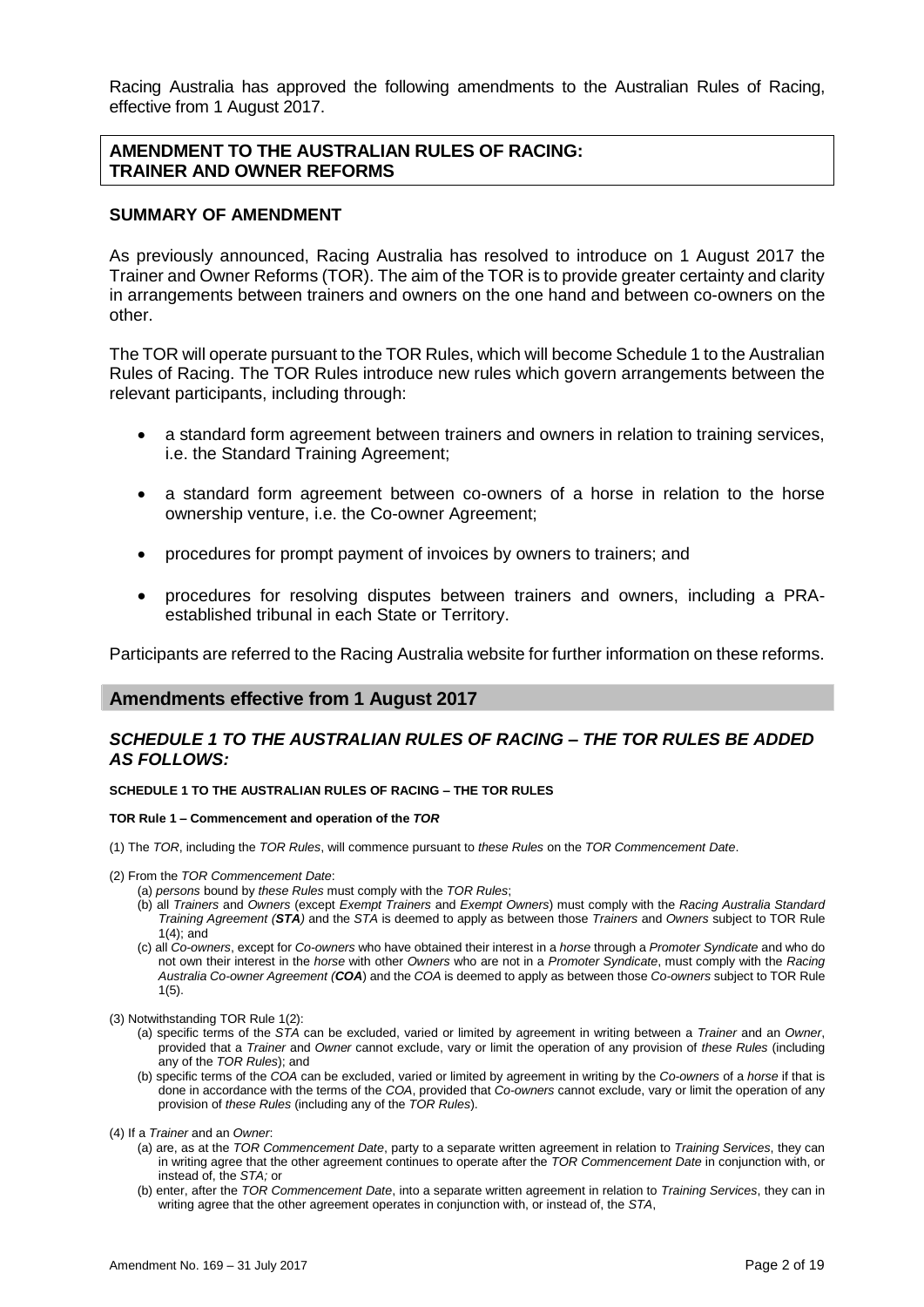provided that they are bound by, and must comply, with *these Rules* (including the *TOR Rules*).

(5) If one or more of the *Co-owners*:

- (a) is, as at the *TOR Commencement Date*, party to a separate written agreement with other *Co-owners* in respect of the *Horse Ownership Venture*, the *Co-owners* can agree in writing that the other agreement continues to operate after the *TOR Commencement Date* in conjunction with, or instead of, the *COA*; or
- (b) enter, after the *TOR Commencement Date*, into a separate written agreement with other *Co-owners* in respect of the *Horse Ownership Venture*, the *Co-owners* can in writing agree that the other agreement operates in conjunction with, or instead of, the *COA*,

provided that they are bound by, and must comply with, *these Rules* (including the *TOR Rules*).

- (6) The *TOR* applies equally to a *training partnership* licensed pursuant to *the Rules* as it does to individually licensed *Trainers*.
- (7) These *TOR Rules*, the *STA* and the *COA* apply equally to a lessee of a *horse* as an *Owner*, unless a particular provision of these *TOR Rules*, the *STA* and/or the *COA* expressly states that it only relates to a *person* with an ownership interest (rather than a lease interest) in a *horse*.
- (8) Any company or other business structure through which a *Trainer* provides *Training Services* (including the billing of *Training Services*) is bound by these *TOR Rules* and must comply with them (to the intent that the requirements of the *TOR* cannot be avoided on account of a *Trainer* providing *Training Services* through a corporate entity or other business structure which is not licensed or registered by *Racing Australia* or a *PRA*).
- (9) The *COA* does not apply to *Promoter Syndicates* which own the whole of the ownership of a *horse*. *Promoter Syndicates* must however comply with the *STA* (subject to TOR Rules 1(2)(b), 1(3)(a) and 1(4)).
- (10) If an *Owner's* ownership interest in a *horse* is as a member of a registered *Syndicate*, including as a member of a *Promoter Syndicate*, then for the purposes of the *TOR*:
	- (a) the *Syndicate Manager* is responsible for representing the *Syndicate*;
	- (b) the *Syndicate* is deemed to be the only *Owner* of the combined ownership interest held by the *Syndicate*, as if it was a separate legal entity, and the *Syndicate Manager* will be its expressly authorised legal representative; and
	- (c) all actions and decisions made by the *Syndicate Manager* will be taken to be made on behalf of the relevant *Syndicate*.
- (11) To the extent that there is any conflict or inconsistency between a provision of *these Rules* (including any of the *TOR Rules*) and a term of the *STA* or the *COA* (including as amended, whether in accordance with TOR Rule 1(3) or otherwise), or a term of any other separate agreement made in relation to *Training Services* or a *Horse Ownership Venture* (whether made in accordance with TOR Rule 1(4) or 1(5) or otherwise), *these Rules* (including the *TOR Rules*) prevail to the extent of the conflict or inconsistency.
- (12) *Racing Australia* (including its officers and employees), each *PRA* (including its officers and employees) and each *TDT*  (including its members), shall not be liable to any person, and no person shall be entitled to make any claim for damages, for any loss or damage sustained as a result of, or in any way (either directly or indirectly) arising out of, the exercise of any right, privilege, power, duty or discretion conferred or imposed, or bona-fide believed to have been conferred or imposed, under the *TOR Rules*.
- (13) If a dispute between a *Trainer* and an *Owner* arises under the *TOR Rules*:
	- (a) neither party may commence *External Proceedings* in respect of the matters the subject of the dispute, save as to proceedings seeking urgent interlocutory relief, until all processes set out in the *TOR Rules* through which *Training Fees*  and/or *Training* Disbursements can be recovered, or disputes in relation to them resolved or determined, have been followed; and
	- (b) if a party commences *External Proceedings* in respect of the matters the subject of the dispute, this subrule may be relied upon or pleaded by the other party as a bar to any such proceedings.

#### **TOR Rule 2 – Powers of** *Principal Racing Authorities (PRAs)* **in relation to the** *TOR*

- (1) A *PRA* shall, in addition to the powers conferred by these *Rules*, have power, in its discretion, to put in place *Local Rules*, regulations, policies or procedures, and/or take steps incidental or conducive to *Trainers* and O*wners* of *horses* complying with the *TOR*.
- (2) Without limiting TOR Rule 2(1), a *PRA* has power:
	- (a) to appoint a person or persons, who must have relevant experience in dealing with commercial disputes, as a *Training Disputes Tribunal (TDT)* member for the purpose of determining disputes in relation to *Training Fees* and/or *Training Disbursements*;
	- (b) to make and enforce policies or procedures in respect of the role, powers and functions of the *TDT*, and any member of it;
	- (c) to *freeze* the payment of *prizemoney to which an Owner would otherwise be entitled* and pay that prizemoney to a *Trainer*  in payment of *Training Fees* and/or *Training Disbursements* due and payable to the *Trainer*;
	- (d) to take whatever action it thinks fit (including to refuse to accept the nomination of a *horse* to race, or to take disciplinary action permitted by *the Rules*) against a *person* who contravenes any provision of these *TOR Rules* or any regulations, policies or guidelines made by or pursuant to a direction of *Racing Australia* in relation to them;
	- (e) to require fees (including administrative, or transaction processing fees) to be paid to *Racing Australia* or to a *PRA* in connection with the *TOR*, including in connection with the operation of the *TDT*.
- (3) If there is any inconsistency between a rule contained in these *TOR Rules* and that contained in a *PRA's Local Rules,* to the extent of any conflict or inconsistency, the provision in these *TOR Rules* will prevail (except where a *PRA* makes a local rule in relation to the *TDT's* role and/or processes pursuant to TOR Rule 8(8)).

#### **TOR Rule 3 – The requirement for** *Trainers* **to issue a** *Fees Notice*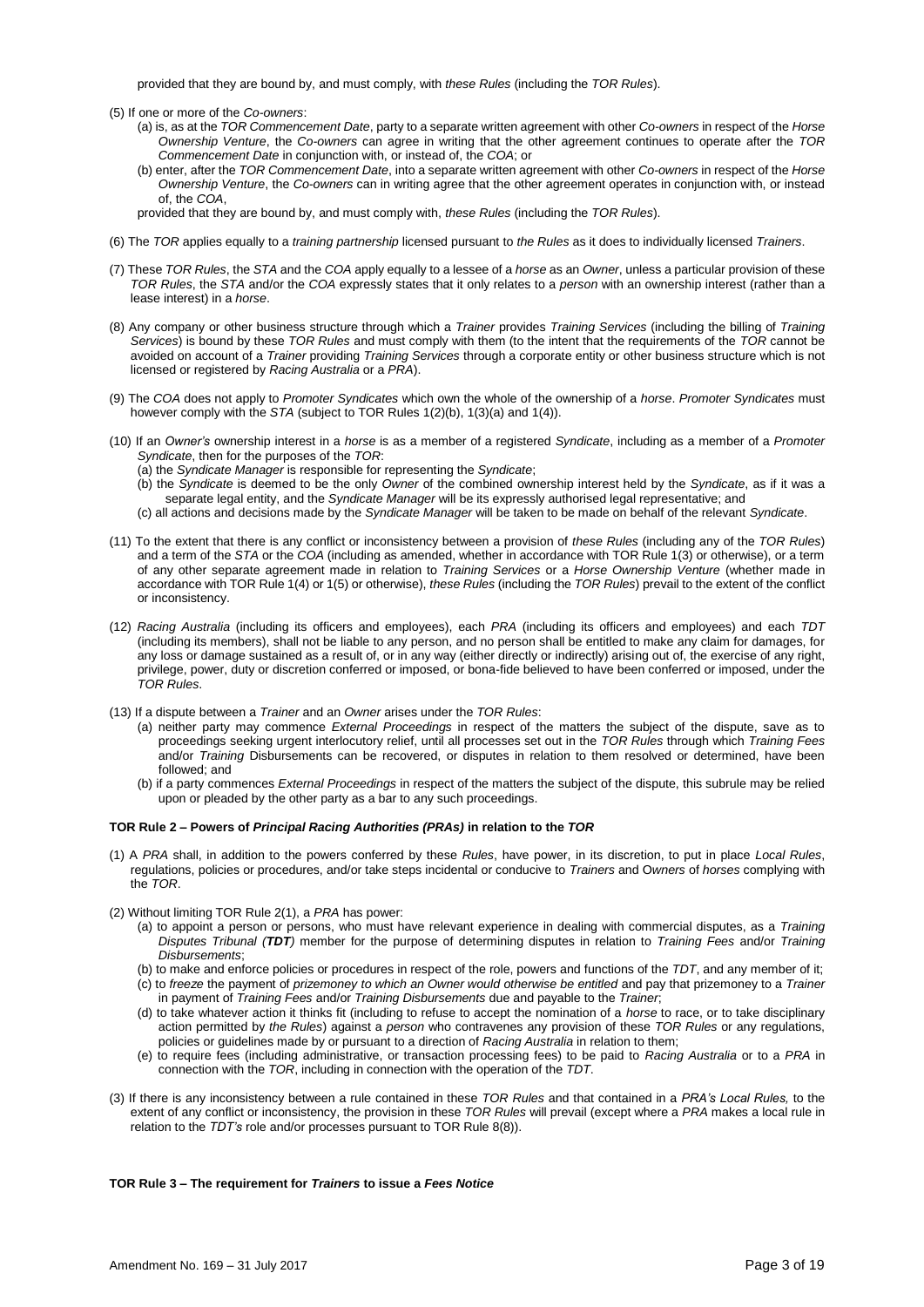(1) As from the *TOR Commencement Date*:

- (a) any *Trainer* who currently trains for an *Owner* must issue a *Fees Notice* to the *Managing Owner* within 28 days of the *TOR Commencement Date*;
- (b) any *Trainer* who is appointed as a Trainer on or after the *TOR Commencement Date* must issue a *Fees Notice* to the *Managing Owner*:
	- (i) if the *Trainer* is appointed in the period from the *TOR Commencement Date* up to and including 28 days after the *TOR Commencement Date* – within 35 days of the *TOR Commencement Date*; or
	- (ii) if the *Trainer* is appointed more than 28 days after the *TOR Commencement Date*  within 7 days of the date on which the *Trainer* is appointed;
- (c) the *Managing Owner* must provide a copy of the *Fees Notice* to each *Owner* within 5 days of being issued the *Fees Notice*  by the *Trainer*; and
- (d) if the *Managing Owner* does not object to the *Trainer* within 14 days of being issued the *Fees Notice*, the basis for providing *Training Services* set out in that notice is deemed to have been accepted by the *Owner/s*.

(2) The *Fees Notice* must set out:

- (a) the *Training Fees* itemised by category of service or item provided;
- (b) the anticipated *Training Disbursements* by name of service and anticipated provider (if known);
- (c) the anticipated *Direct Payment Disbursements* by name of service and anticipated provider (if known);
- (d) any additional fees the *Trainer* proposes to charge the *Owner*, including bonuses for winning races, or commissions on the sale of a *horse*; and
- (e) whether a *Trainer* proposes to charge interest on any unpaid *Training Fees* and/or *Training Disbursements*. The *Trainer* is entitled to do so from the day after an amount falls due and payable, at an interest rate not more than the rate prescribed from time to time for pre-judgment interest in the Supreme Court of the State or Territory of the *TDT* at which any dispute in relation to *Training Fees* and/or *Training Disbursements* would be heard pursuant to TOR Rule 5(4).

### **TOR Rule 4 – The circumstances in which the** *TOR's Presumption of a Training Debt* **arises**

- (1) As a condition precedent to a *Trainer* being able to rely on the *Presumption of a Training Debt*, the *Trainer* must provide the *Trainer's* invoice (or invoices) in relation to Tra*ining Fees* and/or *Training Disbursements* to the *Owner* of the relevant *horse* by the 15th day of any calendar month following a period of time in which *Training Services* were provided by the *Trainer* to the *Owner*.
- (2) A *Trainer* who fails to issue an invoice by the end of the 15th day of a month following a period of time in which *Training Services*  were provided must wait until the subsequent month to seek to rely on the *Presumption of a Training Debt*, and can then only do so if an invoice has been provided to the *Owner* by the end of the 15th day of that subsequent month.
- (3) If an invoice is issued in accordance with TOR Rule 4(1), the *Owner* may formally dispute the invoice (or part of it) by serving a *Dispute Notice* which complies with the requirements in TOR Rule 5(1) on the *Trainer*. A copy of the *Dispute Notice* must also be provided to *Racing Australia*.
- (4) If a *Trainer* issues an invoice in accordance with TOR Rule 4(1) and the invoice is not fully paid by the end of the month in which it is issued, then unless a *Dispute Notice* is provided by the *Owner* to the *Trainer* by the last day of the month in which the invoice is issued, the invoice is deemed to be due and payable to the *Trainer* at the end of that month. (That is known as the *Presumption of a Training Debt* against the *Owner*).
- (5) The provision of a *Dispute Notice* by an *Owner* to a *Trainer* by the last day of the month in which the invoice the subject of the dispute is issued has the effect that the *Presumption of a Training Debt* does not arise. In that instance, unless the dispute is settled by consent, the *Trainer* and *Owner* each may apply in accordance with TOR Rule 5 to have the dispute heard and determined by the *TDT*.

#### **TOR Rule 5 – Requirements in relation to, and the effect of, a** *Dispute Notice*

- (1) A *Dispute Notice*:
	- (a) must be in a form prescribed by *Racing Australia* from time to time, and must provide the information required by that form; (b) must clearly identify the invoice/s (or part of the invoice/s) disputed by the *Owner*, the amount in dispute, and the grounds for the dispute;
	- (c) must be provided by an *Owner* to a *Trainer* with supporting documentation (to be enclosed with the *Dispute Notice*) that the Owner intends to rely on in relation to the dispute;
	- (d) must be served on the *Trainer*, with a copy also required to be provided by the *Owner* to *Racing Australia*:
		- (i) subject to TOR Rule 5(1)(e) and TOR Rule 6(2), within 6 months of the date of the relevant invoice; and (ii) by the last day of the month in which the relevant invoice is issued if the *Owner* wishes to prevent the *Presumption of*
		- *a Training Debt* arising; and
	- (e) must not be served on the *Trainer* after an *Enforcement Action Application (EAA)* is filed with *Racing Australia* by the *Trainer* under TOR Rule (6)(1), and any purported service of a *Dispute Notice* after that time will not be valid.
- (2) If a *Dispute Notice* challenges part, but not the whole of an invoice issued by a *Trainer* to an *Owner*, the *Owner* must pay to the *Trainer* the part not in dispute by the last day of the relevant month in which the invoice is issued in accordance with TOR Rule 4(1). Failing that, the part not in dispute is deemed due and payable to the *Trainer* at the end of the month in which the invoice is issued.
- (3) Once a *Dispute Notice* is served by an *Owner* on a *Trainer* in accordance with TOR Rule 5(1), each has the right to elect to have the dispute determined by a *TDT* by filing a *Notice of Election of Hearing* with *Racing Australia* within 14 days of the *Dispute Notice* being served, with a copy also required to be served on the other party to the dispute.
- 4) Once a *Notice of Election of Hearing* is filed with *Racing Australia*, it will allocate the matter to the *TDT* of the relevant *PRA* as follows:
	- (a) the matter is to be allocated to the *PRA* of the State or Territory in which the *Trainer* who is party to the dispute is licensed to train *horses*;
	- (b) if the *Trainer* is licensed in more than one State or Territory of Australia, the matter is to be allocated to the *PRA* of the State or Territory in which the *horse* the subject of the dispute (or a majority of the *horses* where there is more than one *horse*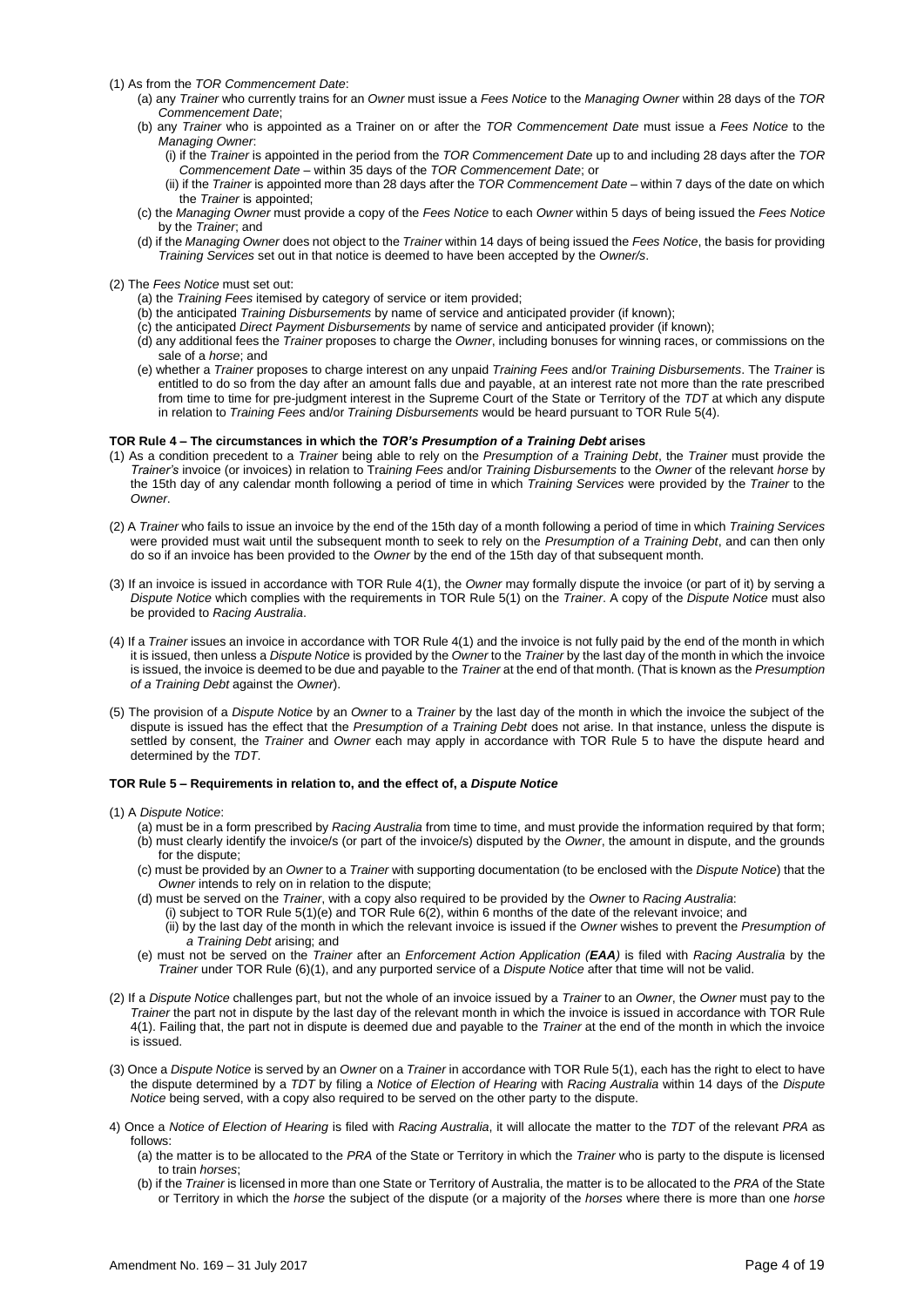the subject of the dispute) is predominantly located, based on the most recent *Stable Return/s* lodged by the *Trainer* with *Racing Australia* in respect of the *horse/s*; and

(c) if the *Trainer* is licensed in more than one State or Territory and has an equal number of *horses* the subject of the dispute predominantly located in more than one State or Territory, the matter is to be allocated to the *PRA* that *Racing Australia*  thinks fit.

#### **TOR Rule 6 – Consequences for a** *Trainer* **and** *Owner* **if the** *Presumption of a Training Debt* **arises**

- (1) Once the *Presumption of a Training Debt* arises, a *Trainer* may file an *EAA* with *Racing Australia (*with a copy also required to
	- be served on the relevant *Owner*) seeking that one or more of the following consequences be applied against the *Owner*: (a) if the defaulting *Owner* owns 50% or more of the total of the ownership of the relevant *horse*, that *Racing Australia* will not
	- process any *Stable Return* seeking to transfer the *horse* to another *Trainer*;
	- (b) that Racing Australia and/or the relevant *PRA* responsible for any registration function in respect of the relevant *horse* will not register any transfer of the *Owner's* share or ownership interest in the *horse*; and
	- (c) that *Racing Australia* will notify the relevant *PRA/s* and the *PRA/s* will, other than in a *Special Circumstance* determined in its discretion, *Freeze* the payment of *prizemoney to which the Owner would otherwise be entitled*, and direct payment of that prizemoney to the *Trainer* owed the *Training Fees* and/or *Training Disbursements*. Subject to any *Special Circumstance* determined by a *PRA*, the defaulting *Owner* expressly waives any right to objecting to a *PRA's* payment of that prizemoney to the *Trainer*.
- (2) Once an *EAA* is filed with *Racing Australia* by a *Trainer* under TOR Rule 6(1), an *Owner* is not permitted to serve a *Dispute Notice* on the *Trainer* and any purported service of a *Dispute Notice* after that time will not be valid.
- (3) Once an *EAA* is filed with *Racing Australia* by a *Trainer* under TOR Rule (6)(1)*,* unless *Racing Australia* or the relevant *PRA*, as applicable, considers that a *Special Circumstance* warrants another course, each of the consequences stated in TOR Rule 6(1)(a) to 6(1)(c) which were applied for by the *Trainer* will apply until:
	- (a) the relevant *Training Fees* and/or *Training Disbursements* which are due and payable are paid to the *Trainer*;
	- (b) the *Trainer* notifies *Racing Australia* that the *Trainer* has come to a settlement with the *Owner* in relation to the disputed amount; or
	- (c) the *Owner* notifies *Racing Australia* that the *Owner* has come to a settlement with the *Trainer* in relation to the disputed amount and provides sufficient evidence (as determined by *Racing Australia* in its sole discretion) of such settlement.
- (4) A *Trainer* must notify *Racing Australia* in writing within 24 hours of becoming aware of having received payment from an *Owner*  of any *Training Fees* and/or *Training Disbursements* referred to in an *EAA*, and/or of becoming aware of the settlement with the *Owner* of a dispute in respect of *Training Fees* and/or *Training Disbursements* the subject of an *EAA*.

#### **TOR Rule 7 – Further rights of a** *Trainer* **(when the** *Presumption of a Training Debt* **has not arisen) to object to the transfer of a** *horse* **to another** *Trainer***, or the transfer of an ownership interest in relation to a** *horse*

- (1) If, despite the *Presumption of a Training Debt* not having arisen, a *Trainer* contends that *Training Fees* and/or *Training Disbursements* are due and payable to the *Trainer* in respect of a *horse*, the *Trainer* may object by written notice provided to *Racing Australia* to the transfer of the *horse* from the *Trainer* to another *Trainer*, or to the transfer of an ownership interest in the *horse* from one *Owner* to another. A copy of that written objection must also be served on the relevant *Owner*.
- (2) If a *Trainer* objects pursuant to TOR Rule 7(1):
	- (a) the following consequences apply:
		- (i) *Racing Australia* will notify the relevant *Owner* of the objection;
		- (ii) if the *Owner* owns 50% or more of the total ownership of the relevant *horse*, *Racing Australia* will not process any *Stable Return* seeking to transfer the *horse* to another *Trainer*; and
		- (iii) Racing Australia and/or the relevant *PRA* responsible for any registration function in respect of the relevant *horse* will not register any transfer of an *Owner's* ownership interest in the *horse*.
		- (b) the consequences stated in TOR Rule 7(2)(a)(ii) and 7(2)(a)(iii) will cease after 5 *business days* unless the *Trainer* provides *Racing Australia* with copies of the invoice/s outstanding to the *Trainer* (clearly identifying the parts of them alleged to be due and payable to the T*rainer*) within 5 *business days* of the proposed transfer (which period is not to be extended in any circumstance);
		- (c) upon receipt of that information, *Racing Australia* will notify the relevant *Owner* who may then either:
			- (i) pay the amount of the invoice/s to *Racing Australia* (in which case *Racing Australia* will pay those funds to the *Trainer*  and *Racing Australia* and/or the relevant *PRA*, as applicable, will process the relevant transfer request); or
				- (ii) serve a *Dispute Notice* on the *Trainer* (with a copy also required to be provided to *Racing Australia*). Once that is done, either party may elect to have the matter determined by the *TDT* by filing a *Notice of Election of Hearing* with *Racing Australia* within 14 days of the date of issue of the *Dispute Notice* (with a copy also required to be served on the other party). However, a *Notice of Election of Hearing* will only be valid and accepted by *Racing Australia* if the *Dispute Notice* related to the dispute was served within 6 months of the date of the invoice the subject of the dispute.
- (3) If an *Owner* serves a *Dispute Notice* in the circumstances referred to in TOR Rule 7(2)(c)(ii), and the *Owner* still wishes for the relevant transfer to proceed without delay, the *Owner* can pay the amount of the disputed invoice/s into the *Training Disputes Trust Account* pending determination of the dispute, at which point *Racing Australia* and/or the relevant *PRA*, as applicable, will process the relevant transfer.

#### **TOR Rule 8 – The** *TDT* **Process**

- (1) If an *Owner* has served a *Dispute Notice* on a *Trainer* in accordance with TOR Rule 5(1), either of them may, within 14 days of the service of the *Dispute Notice*, elect to have the dispute determined by a *TDT* by paying the *Filing Fee* to *Racing Australia*  and at the same time filing a *Notice of Election of Hearing* with *Racing Australia* and serving it on the other party to the dispute. Once a valid Not*ice of Election of Hearing* is filed with *Racing Australia*, it will transfer the *Filing Fee* to the *PRA* allocated the dispute in accordance with TOR Rule 5(4).
- (2) A *Notice of Election of Hearing* will only be valid and accepted by *Racing Australia* if the *Dispute Notice* related to the dispute was served within 6 months of the date of the invoice the subject of the dispute and before any *EAA* was filed by the *Trainer*.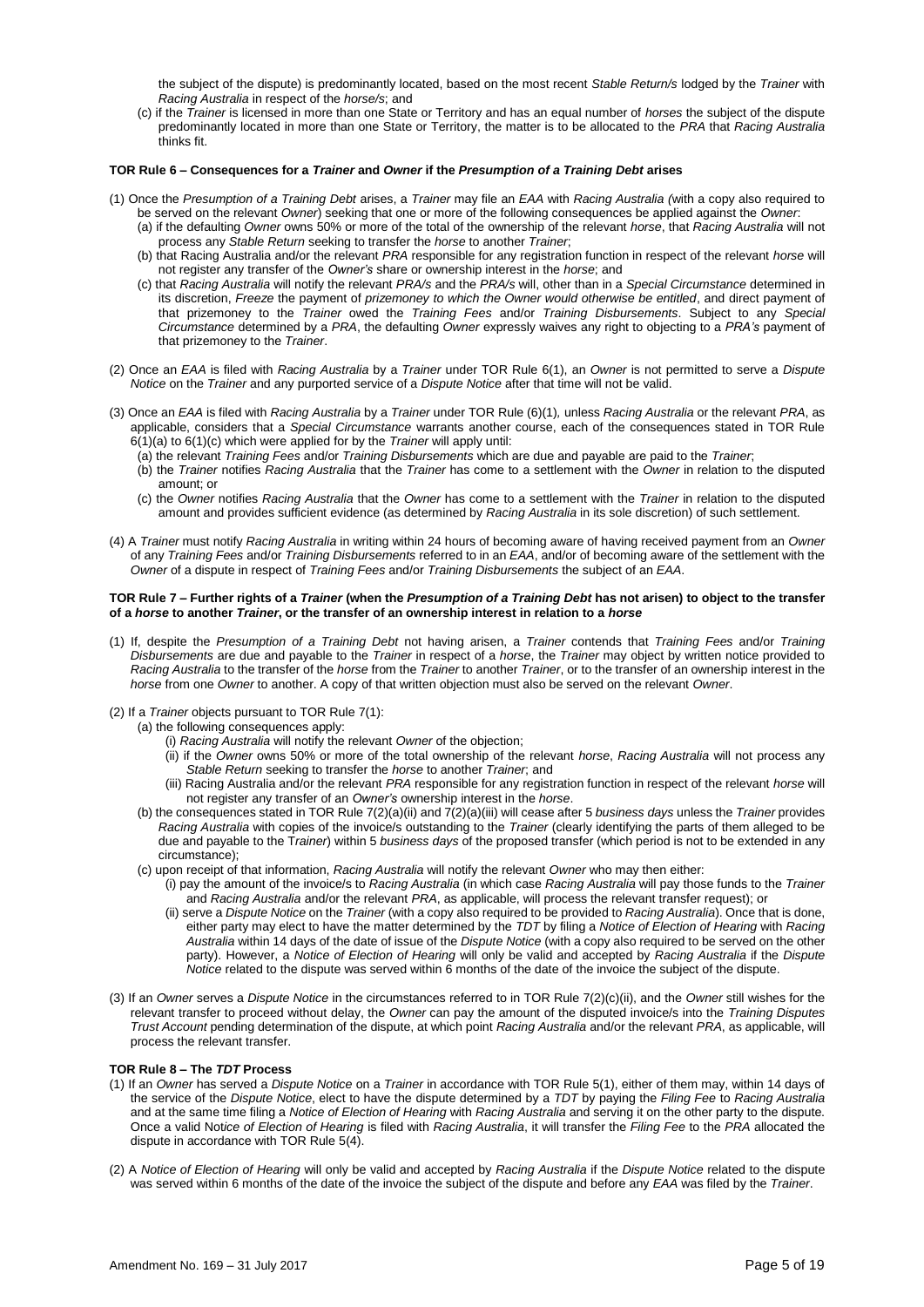- (3) When a valid *Notice of Election of Hearing* is received by *Racing Australia* from an *Owner* or a *Trainer*, then the consequences set out in TOR Rule 7(2)(a)(ii) and 7(2)(a)(iii) will apply unless the amount disputed in the *Notice of Election of Hearing* has been paid by the *Owner* into the *Training Disputes Trust Account* pending resolution of the relevant dispute.
- (4) The *TDT* may make directions in relation to the preparation of the dispute for hearing as the *TDT* sees fit, except that a hearing on the papers can only take place if all parties agree to it.
- (5) In relation to an oral hearing before the *TDT*:
	- (a) there is no immediate right to legal representation before the *TDT*; and
	- (b) the *TDT* may grant leave to the *Trainer* and/or *Owner* to be legally represented if in the opinion of the *TDT* that is warranted having regard to one or more of the following matters:
		- (i) the complexity of the issues arising on the dispute;
		- (ii) the amount disputed;
		- (iii) whether or not the case is of general importance to the racing industry;
		- (iv) the interests of justice in the circumstances of the case.
- (6) In respect of a hearing before the *TDT*:
	- (a) the *TDT*:
		- (i) must, other than in exceptional circumstances, make all reasonable efforts to determine a dispute within 10 days of the hearing of that dispute; and
	- (ii) is only required to provide written reasons of the TDT's decision if at least one party to the dispute requests that;
	- (b) the decision of the *TDT* will be binding on all parties as a decision under *these Rules*;
	- (c) the *TDT* may:
		- (i) determine whether *Training Fees* and/or *Training Disbursements* must be paid and in what amount, including in relation to any amounts paid into the *Training Disputes Trust Account*; and/or
		- (ii) recommend to any *PRA* that the *PRA/s* apply *the Rules* against a *Trainer* or an *Owner* in a manner recommended by the *TDT* (in which case it will then be a matter for the relevant *PRA* as to whether it implements that recommendation);
	- (d) if either party intends to challenge the decision of the *TDT* by way of *External Proceedings*, it must provide written notice of that intention to the other party, the relevant *PRA*, and *Racing Australia* within 7 days of the *TDT's* decision. If that is done, then from that point *Racing Australia* and/or the relevant *PRA*, as applicable, must not take any action in relation to the relevant disputed *Training Fees* and/or *Training Disbursements* until, subject to TOR Rule 8(6)(e), the outcome of the *External Proceedings* is known;
	- (e) if notice of an intention to commence *External Proceedings* is provided in accordance with TOR Rule 8(6)(d), but the notifying party has not provided *Racing Australia* with evidence of the commencement of *External Proceedings* within 28 days of the *TDT's* decision then:
		- (i) if the *TDT* has ordered that an amount be paid to a *Trainer* in respect of *Training Fees* and/or *Training Disbursements*, the *Owner* must pay the *Trainer* the amount determined by the *TDT* within 2 days of that date (that is, within 30 days of the *TDT's* decision);
		- (ii) *Racing Australia* and/or the relevant *PRA*, as applicable, may take any action in relation to the relevant disputed *Training Fees* and/or *Training Disbursements* that it is permitted to take under *the Rules*, provided it does not receive evidence of the commencement of *External Proceedings* before taking such action; and
		- (iii) if *Racing Australia* receives evidence of the commencement of *External Proceedings* more than 28 days after the *TDT's* decision, then from that point *Racing Australia* and/or the relevant *PRA*, as applicable, must not take any action in relation to the relevant disputed *Training Fees* and/or *Training Disbursements* until the outcome of the *External Proceedings* is known.
	- (f) if notice of an intention to commence *External Proceedings* is not provided in accordance with TOR Rule 8(6)(d), and the *TDT* has ordered that an amount be paid to a *Trainer* in respect of *Training Fees* and/or *Training Disbursements*, the *Owner*  must pay the *Trainer* the amount determined by the *TDT* within 7 days of the *TDT's* decision;
	- (g) an unsuccessful party to an application before the *TDT* must bear the cost of the relevant *Filing Fee* in respect of that application;
	- (h) further to TOR Rule 8(6)(g), if the *Trainer* succeeds before the *TDT* and the proceeding was commenced by the *Trainer*, the unsuccessful *Owner* must pay the successful *Trainer* an amount equivalent to the *Filing Fee* within 7 days of the *TDT's*  decision;
	- (i) further to TOR Rule 8(6)(g), if the *Owner* succeeds before the *TDT* and the proceeding was commenced by the *Owner*, the unsuccessful *Trainer* must pay the successful *Owner* an amount equivalent to the *Filing Fee* within 7 days of the *TDT's*  decision; and
	- (j) other than as provided in TOR Rule 8(6)(g) to 8(6)(i), the parties to a dispute before the *TDT* must bear their own costs (including any legal costs) in connection with that dispute, except that the *TDT* retains a discretion to order that a party (*first party*) pay some or all of the costs of the other party if the *TDT* is satisfied that:
		- (i) the *first party* commenced or responded to the *TDT* proceedings vexatiously; or
		- (ii) the *first party's* commencement of, or response to, the *TDT* proceedings had no reasonable prospect of success.
- (7) A *TDT* has jurisdiction to determine all issues or questions relevant to determining a dispute between a *Trainer* and an *Owner*  (or *Owners*) in relation to the payment of *Training Fees* and/or *Training Disbursements*. A *TDT* does not have jurisdiction to determine disputes between Co-owners.
- (8) Despite anything in TOR Rule 8 and TOR Rule 2(3), a *PRA* is entitled to make its own rules and regulations specific to its State or Territory in relation to the role and/or processes of its *TDT*, provided that they are procedurally fair and are not inconsistent with the overriding purpose of TOR Rule 8, being to have in place a *TDT* to impartially and efficiently determine disputes in respect of *Training Fees* and/or *Training Disbursements*. This subrule means that a *PRA* is able to make local rules inconsistent with TOR Rules 8(4) to 8(6), but only if they are procedurally fair and not inconsistent with the stated overriding purpose of TOR Rule 8.

#### **TOR Rule 9 – Facilitating payment after a decision of a** *TDT*

- (1) If a *TDT* makes an award in favour of a *Trainer*:
	- (a) subject to TOR Rule 8(6)(d) and 9(2), the following consequences apply to the defaulting *Owner*:
		- (i) if the *Owner* owns 50% or more of the total ownership of the relevant *horse*, *Racing Australia* will not process any *Stable Return* seeking to transfer the *horse* to another *Trainer*;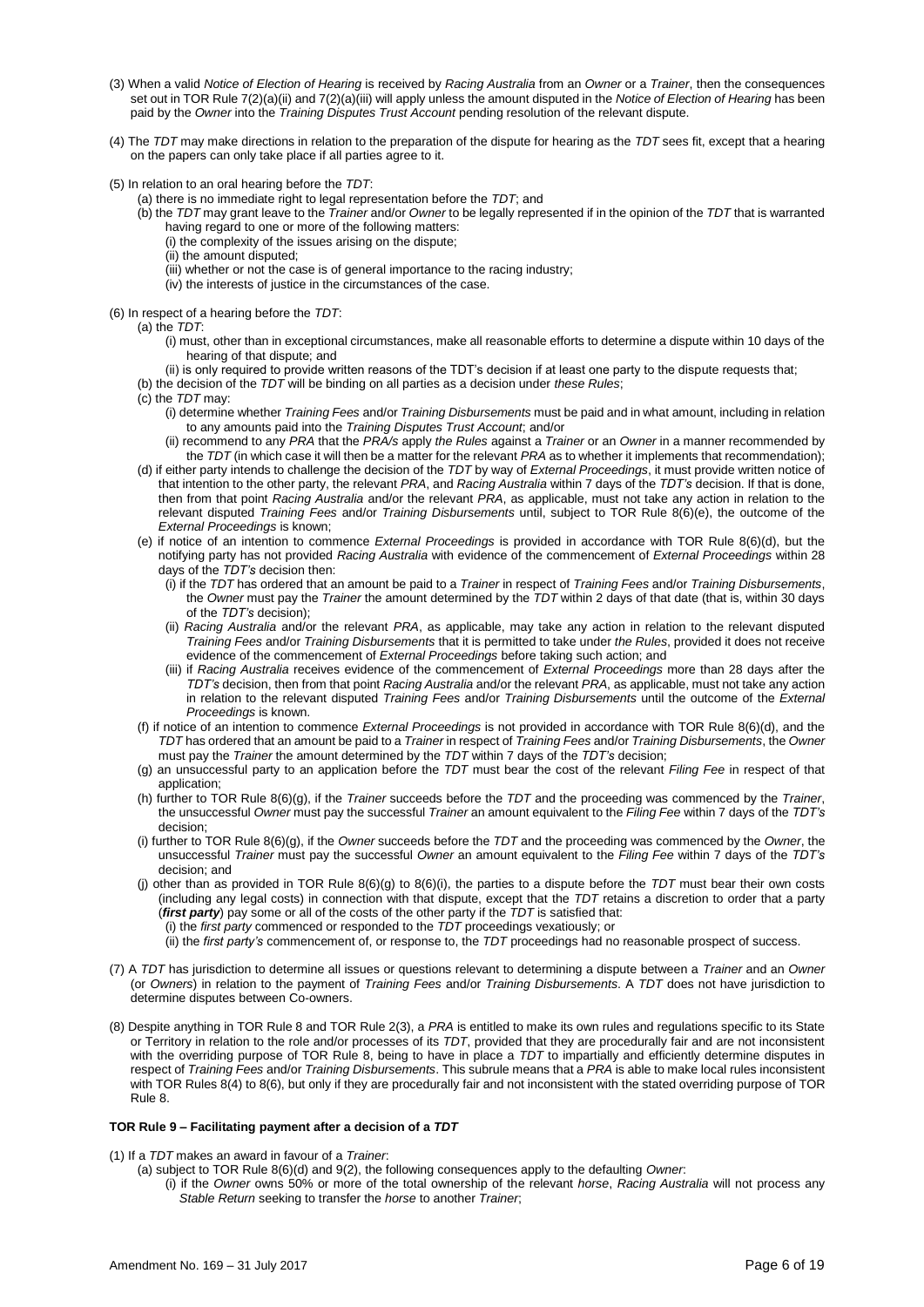- (ii) Racing Australia and/or relevant *PRA* responsible for any registration function in respect of the relevant *horse* will not register any transfer of the relevant *Owner's* interest in the *horse*; and
- (iii) the relevant *PRA/s* must, other than in a *Special Circumstance* to be determined in its discretion, *Freeze* the payment of any *prizemoney to which the Owner would otherwise be entitled*.
- (2) The consequences in TOR Rule 9(1)(a) will apply until the *Training Fees* and/or *Training Disbursements* the subject of the *TDT's*  award are paid by the *Owner* to the *Trainer*.
- (3) If 14 days have passed after a decision of a *TDT* and the *Trainer* has not been paid by the *Owner* as required by the decision of the *TDT* and informs *Racing Australia* of that, in addition to the consequences stated in TOR Rule 9(2):
	- (a) *Racing Australia* will notify the *Owner*, the *Trainer* and the relevant *PRA/s* of that, after which the relevant *PRA/s* must, other than in a *Special Circumstance* to be determined in its discretion, pay any *prizemoney to which the Owner would otherwise be entitled* to the *Trainer* in payment of any *Training Fees* and/or *Training Disbursements* outstanding to the *Trainer*. Subject to any *Special Circumstance* determined by a *PRA*, the defaulting *Owner* expressly waives any right to objecting to a *PRA's* payment of that prizemoney to the *Trainer*;
	- (b) the relevant *PRA/s* will retain its powers under *the Rules* to take action against the defaulting *Owner* (including to refuse to accept a nomination for a *horse* to race); and
	- (c) the *Trainer* will retain the *Trainer's* rights under the *STA* and at general law.
- (4) For the purposes of TOR Rule 9(1)(a)(iii) and 9(3), if the *PRA* of the *TDT* in which the decision was made notifies *Racing Australia*  that it is not in possession of an amount of *prizemoney to which the Owner would otherwise be entitled* that is sufficient to satisfy (in whole or in part) the payment of any *Training Fees* and/or *Training Disbursements* outstanding to the *Trainer*:
	- (a) *Racing Australia* will notify the *Owner*, the *Trainer* and any other *PRA/s* which may be in possession of such prizemoney; and
	- (b) if:
		- (i) one of those *PRAs* is in possession of an amount of *prizemoney to which the Owner would otherwise be entitled* that is sufficient to satisfy (in whole or in part) the payment of any *Training Fees* and/or *Training Disbursements* outstanding to the *Trainer*, that *PRA* is a relevant *PRA* and *Racing Australia* may direct that PRA to pay any outstanding *Training Fees* and/or *Training Disbursements* to the *Trainer* from that prizemoney; and
		- (ii) if more than one of those *PRAs* is in possession of an amount of *prizemoney to which the Owner would otherwise be entitled* that is sufficient to satisfy (in whole or in part) the payment of any *Training Fees* and/or *Training Disbursements*  outstanding to the *Trainer*, those *PRAs* are each a relevant *PRA* and *Racing Australia* may determine the order in which one or more of those *PRAs* are, on *Racing Australia's* direction, to pay any outstanding *Training Fees* and/or *Training Disbursements* to the *Trainer* from that prizemoney.
- (5) If *Racing Australia* or a *PRA* directs *prizemoney to which an Owner would otherwise be entitled* be paid to a *Trainer* pursuant to TOR Rule (3)(a), but the disputed amount has already been paid or settled as between *Trainer* and *Owner* by the time that payment is made to the *Trainer*, the *Trainer* must refund to the *Owner* the amount paid to the *Trainer* by that *PRA* within 7 days.
- (6) A *Trainer* must inform *Racing Australia* within 24 hours of becoming aware of having received payment from an *Owner* of any *Training Fees* and/or *Training Disbursements* ordered by a *TDT* to be paid to the *Trainer*.

#### **APPENDIX 1: INTERPRETATION OF THE TOR RULES**

#### **DEFINITIONS**

*Business Day* means a day that is not a Saturday, a Sunday, or a public holiday in the place concerned.

*Co-owner* in relation to a *horse* means a *person* who owns a *horse* together with at least one other *person* and is registered or is intended to be registered with *Racing Australia* as an *Owner*.

*Direct Payment Disbursements* means costs or expenses in relation to the training and/or care of a *horse* which are to be directly invoiced to an *Owner* of a *horse* by service providers other than the *Trainer* (including veterinary fees, breaking in fees, agistment fees and transport costs).

*Dispute Notice* means the *Racing Australia* form of that name referred to in these *TOR Rules*, and in the *STA*, as amended from time to time.

*Enforcement Action Application (EAA)* means the *Racing Australia* form of that name referred to in these *TOR Rules*, as amended from time to time, which a *Trainer* is entitled to submit to *Racing Australia* in accordance with TOR Rule 6 once the *Presumption of a Training Debt* arises.

*Exempt Owner* means an *Owner* who is not required to comply with the *STA*, being an *Owner*: (a) who themselves trains a *horse*  pursuant to an owner/trainer *licence* and does not also train the *horse* for any other *Owner*; or (b) who employs (as an employee pursuant to a written contract of employment), or otherwise engages (pursuant to a written contract for services) a *Trainer* to train a *horse* or *horses* exclusively for that *Owner* so that the *Trainer* does not train a *horse* for anyone else.

*Exempt Trainer* means a *Trainer* who is not required to comply with the *STA*, being a *Trainer*: (a) with an owner/trainer *licence* who does not also train the *horse* for any other *Owner*; and/or (b) who is contracted in writing to provide *Training Services* exclusively to an *Exempt Owner*.

*External Proceedings* means legal proceedings in a court or tribunal (not including a *TDT*) outside the *TOR Rules*.

*Filing Fee* means the fee set and charged by *Racing Australia* (published on the *Racing Australia Website*) to cover administrative costs of the *Training Disputes Tribunal (TDT)* process, and which is to be remitted by *Racing Australia* to the relevant *PRA* which is allocated a *TDT* proceeding by *Racing Australia*.

*Fees Notice* means the written fee disclosure notice a *Trainer* must provide to an *Owner* of a *horse* pursuant to TOR Rule 3, and pursuant to the *STA*.

*Freeze* means, in relation to *prizemoney to which the Owner would otherwise be entitled*, a direction by a *PRA* that that prizemoney be withheld or not allowed for a period of time that is fixed by the *PRA*.

Horse means a thoroughbred horse bred, kept, cared for, trained, managed and/or raced for a purpose or purposes connected with the thoroughbred racing industry in Australia. It includes a mare, filly, entire, colt, rig or gelding.

*Horse Ownership Venture* means a venture conducted by *Co-owners* of a *horse*, and can include racing a *horse* together, selling all or part of a *horse*, and*/or breeding of a horse.* 

*Horse Registration Form (HRF)* means a registration form of that name an *Owner* must lodge with Racing Australia to register a *horse* (or an interest in a *horse*) for racing.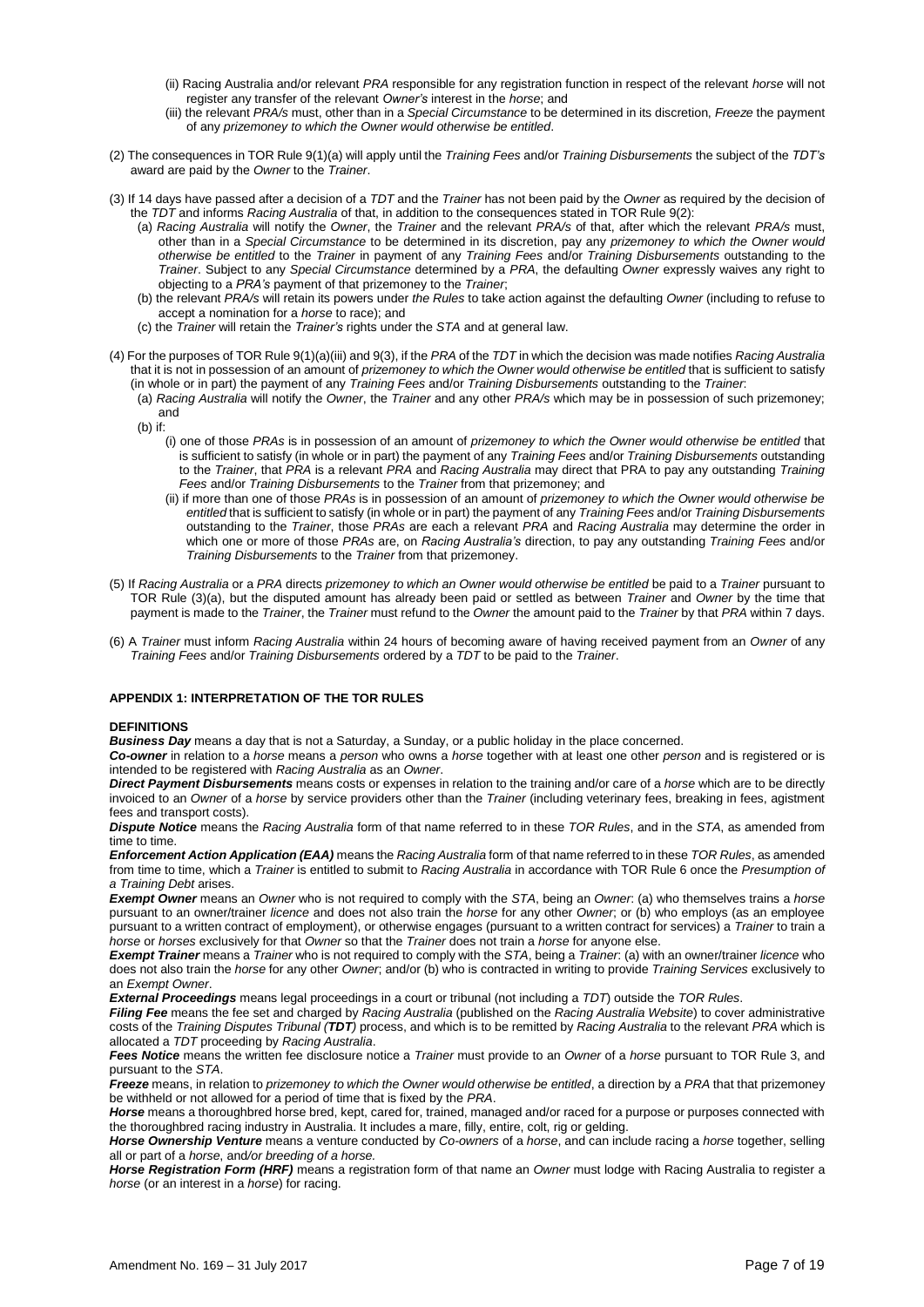*Managing Owner* means an *Owner* of a *horse* who is specified as the managing *owner* in the *HRF* or other relevant registration form lodged or to be lodged with *Racing Australia*.

*Notice of Election of Hearing* means the *Racing Australia* form of that name referred to in these *TOR Rules* and in the *STA*, as amended from time to time, which *Racing Australia* makes available for the purpose of parties electing to take a dispute in relation to *Training Fees* and/or *Training Disbursements* to a *TDT*.

*Owner* means a *person* with an ownership interest or share in a *horse* and, for the purposes of these *TOR Rules*, includes a *Managing Owner*.

*Presumption of a Training Debt* means the presumption that *Training Fees* and/or Trai*ning Disbursements* are due and payable from an *Owner* to a *Trainer* which arises in the circumstances identified in TOR Rule 4(4).

*Prizemoney to which an Owner would otherwise be entitled* means, for the purpose of these *TOR Rules*, any prizemoney which, but for these *TOR Rules*, an *Owner* would be entitled to receive from *Racing Australia* or a *PRA* in relation to the results in a *race*  of a *horse* or *horses* owned or part owned by the *Owner* which is trained by the *Trainer*. Such prizemoney may therefore include prizemoney earned through the results of a *horse/s* other than the *horse/s* that received the relevant *Training Services* the subject of action under *these TOR Rules.* 

*Promoter Syndicate* means a *Syndicate* where the *Co-owners* own their interest in a *horse* as a result of acquiring shares in the *horse* offered by a *Promoter* approved by a *PRA* and licensed under the *Corporations Act 2001* (Cth) and/or offered pursuant to *ASIC Corporations (Horse Schemes) Instrument 2016/790* or a successor or predecessor instrument to it.

*Racing Australia* means Racing Australia Ltd and any successor entity substantially carrying out *Racing Australia's* functions.

*Racing Australia Co-owner Agreement (COA)* means the agreement of that name, as amended by *Racing Australia* from time to time, which is part of the *TOR* and published on the *Racing Australia Website*.

*Racing Australia Standard Training Agreement (STA)* means the agreement of that name, as amended by *Racing Australia* from time to time, which is part of the *TOR* and is published on the *Racing Australia Website*.

*Racing Australia Website* means [www.racingaustralia.horse](http://www.racingaustralia.horse/) or another domain name as notified by *Racing Australia*.

*Special Circumstance* means, for the purpose of these *TOR Rules*, a circumstance which is out of the ordinary, including as stipulated to be a "special circumstance" by a *PRA* under its *Local Rules*.

*TOR Commencement Date* means 1 August 2017 or another date as notified by *Racing Australia*.

*TOR Rules* means these rules set out in this Schedule 1 to the *Australian Rules of Racing*, as amended from time to time.

*Trainer* means a person licensed or granted a permit by a PRA to train horses, and includes any persons licensed to train as a training partnership. A *Trainer* includes a licensed pre-trainer.

*Trainer and Owner Reforms (TOR)* means the *Racing Australia* reforms in relation to arrangements between *Trainers* and *Owners*, and between *Co-owners*, commencing on the *TOR Commencement Date*.

*Training Disbursements* means the amounts paid or payable by a *Trainer* to third parties in relation to the provision of *Training Services* which are not included in the *Training Fees* and for which a *Trainer* invoices an *Owner* (including veterinary fees, farrier fees, dentist fees, race acceptance and nomination fees, interstate racing costs, and race-day expenses such as strapper attendance fees).

*Training Disputes Tribunal (TDT)* is a decision-making body set up by each *PRA* in the States and/or Territories of Australia to determine disputes in relation to *Training Fees* and/or *Training Disbursements*, as provided for in these *TOR Rules* and in the *STA*. *Training Disputes Trust Account* is the trust account held and operated by *Racing Australia* for the purposes of the *TOR*.

*Training Fees* means the amounts charged by a *Trainer* to an *Owner* in relation to the provision of *Training Services*, which includes the main daily training fee plus any additional daily charges for other items such as track usage fees and administration fees, together with all other costs charged by a *Trainer* to train and/or care for a *horse* which are not charged as *Training Disbursements*.

*Training Services* means all the services provided by a *Trainer* (or qualified and authorised employees or persons engaged or approved by a *Trainer*) in relation to the care, training and/or racing of a *horse* including training, pre-training, rehabilitation, maintenance, stabling, feeding, exercising, freighting, agisting, rental of gear, and the provision of veterinary, chiropractic, acupuncture, dental, and farrier services and treatments.

### **INTERPRETATION**

In the interpretation of these *TOR Rules*:

- (1) Unless the context otherwise requires, italicised words and terms shall have the meaning set out in AR. 1 of *these Rules* and this Appendix 1 of these *TOR Rules*.
- (2) A document (including any notice, form or application) can be served on a *Trainer* or an *Owner*:
	- (a) at the address (electronic (including email) or otherwise) last provided to the person serving the document by the *Trainer*  or the *Owner* (as applicable); or
	- (b) at the address of the *Trainer* or the *Owner* most recently recorded in the records of *Racing Australia*; or
	- (c) at the address of the *Trainer* or the *Owner* recorded on the relevant current *Racing Australia* registration form in respect of the relevant *Horse*.

(3) Unless established to the contrary, a document (including any notice, form or application) is taken to have been received:

- (a) on the fourth *Business Day* after the date on which it was sent by registered post; (b) on the day and at the time that it appears from the record of email communication that the sending of an email concluded; and
- (c) when the facsimile transmission is received by an addressee of a facsimile correspondence.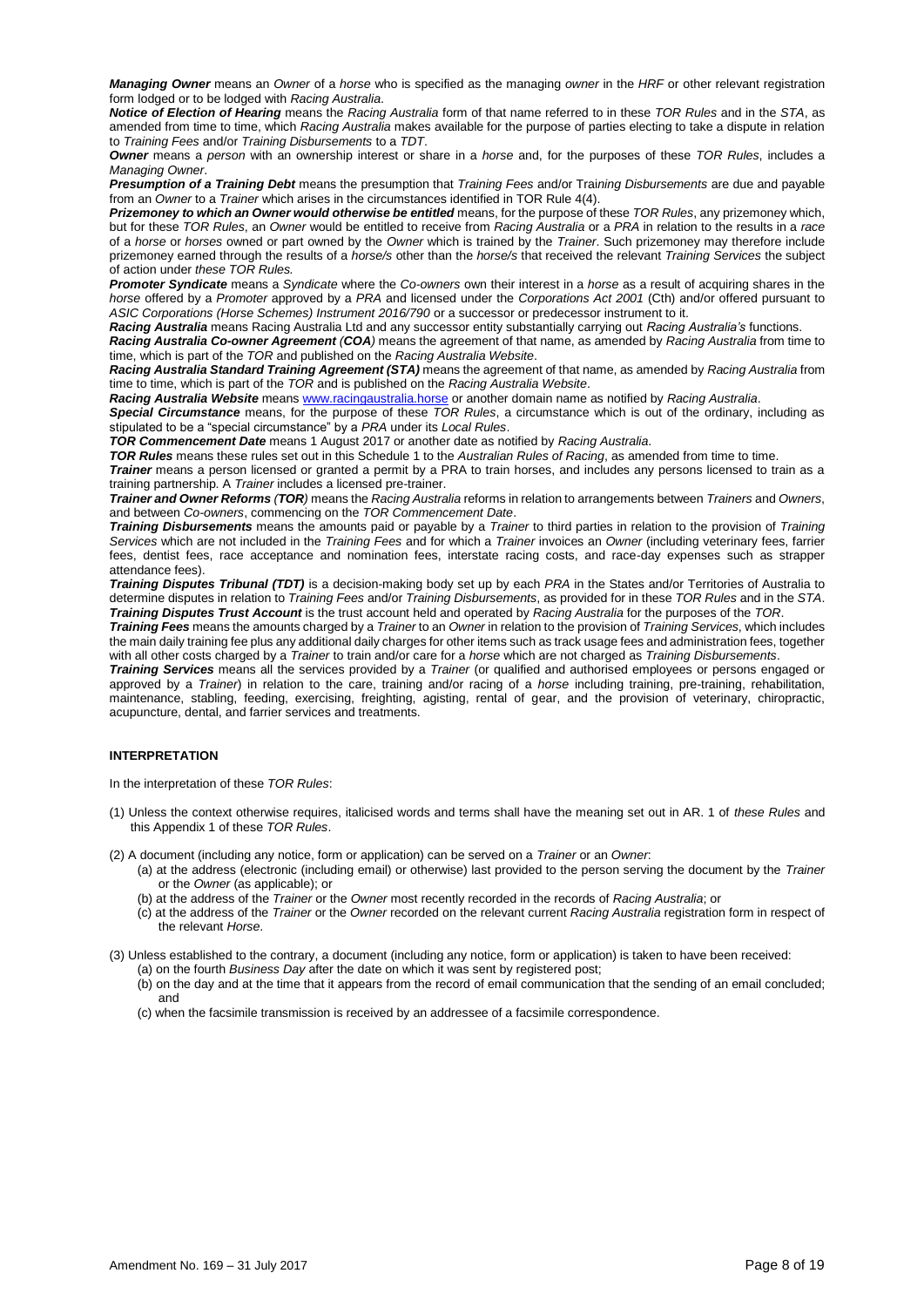The Racing Victoria Board has approved the following amendments to the Victorian Local Rules of Racing, effective from 1 August 2017.

## **AMENDMENT TO THE LOCAL RULES OF RACING: TRAINING DISPUTES TRIBUNAL**

## **SUMMARY OF AMENDMENT**

Under TOR Rule 2(2), Racing Victoria is empowered to, amongst other things:

- a. establish a Training Disputes Tribunal (TDT) for the purpose of determining disputes in relation to Training Fees and Training Disbursements (as defined); and
- b. make and enforce policies or procedures with respect to the role, powers and functions of the TDT, and any member of it.

The TOR Rules set out the circumstances in which a dispute may be taken to the TDT and the general process of a dispute through the TDT.

The new Racing Victoria TDT will be established under the Victorian Local Rules of Racing and will determine disputes in relation to fees and disbursements for training services arising from the trainer/owner agreements and TOR Rules.

## **Amendments effective from 1 August 2017**

## *AR 1 DEFINITION BE ADDED AS FOLLOWS:*

**"Training Disputes Tribunal** (or **TDT**)" means the body of that name established and maintained in accordance with the Trainer and Owner Reform Rules and by LR 6G(1).

## *LR 6G TRAINING DISPUTES TRIBUNAL BE ADDED AS FOLLOWS:*

### **The Training Disputes Tribunal**

### **LR 6G Appointments and Functions**

## (1) **Appointments**

- Racing Victoria may:
- (a) appoint not more than five persons to constitute the Training Disputes Tribunal (the **"TDT"**)**;**
- (b) appoint from amongst the persons appointed under LR 6G(1)(a):
	- (i) a Chair of the TDT; and
	- (ii) two members of the TDT to discharge the duties of the Chair in his or her absence,
	- who must be qualified lawyers of not less than five years standing; and
- (c) define the term of office and remuneration of persons appointed to constitute the TDT.

### (2) **Function of the TDT:**

- (a) The function of the TDT is to:
	- (i) hear and determine disputes between a Trainer (as defined in the TOR Rules) and an Owner (or Owners) (as defined in the TOR Rules) in relation to the payment of Training Fees and/or Training Disbursements (as defined by the TOR Rules); and
	- (ii) enforce and exercise any policies or procedures in respect of the role, powers and functions of the TDT, including any powers referred to in TOR Rule 8.
- (3) **Jurisdiction**:
	- (a) The TDT has jurisdiction to hear and determine all issues or questions relevant to the determination of disputes between a Trainer (as defined in the TOR Rules) and an Owner (or Owners) (as defined in the TOR Rules) in relation to the payment of Training Fees and/or Training Disbursements (as defined by the TOR Rules).
	- (b) The TDT has no jurisdiction to hear or determine any disputes between co-owners of horses.
- (4) **Constitution for hearings:** To hear and determine any dispute in relation to Training Fees and/or Training Disbursements (as defined by the TOR Rules) the TDT must be constituted by one member, who must either be the Chair, a Deputy Chair, or another member delegated by the Chair to do so.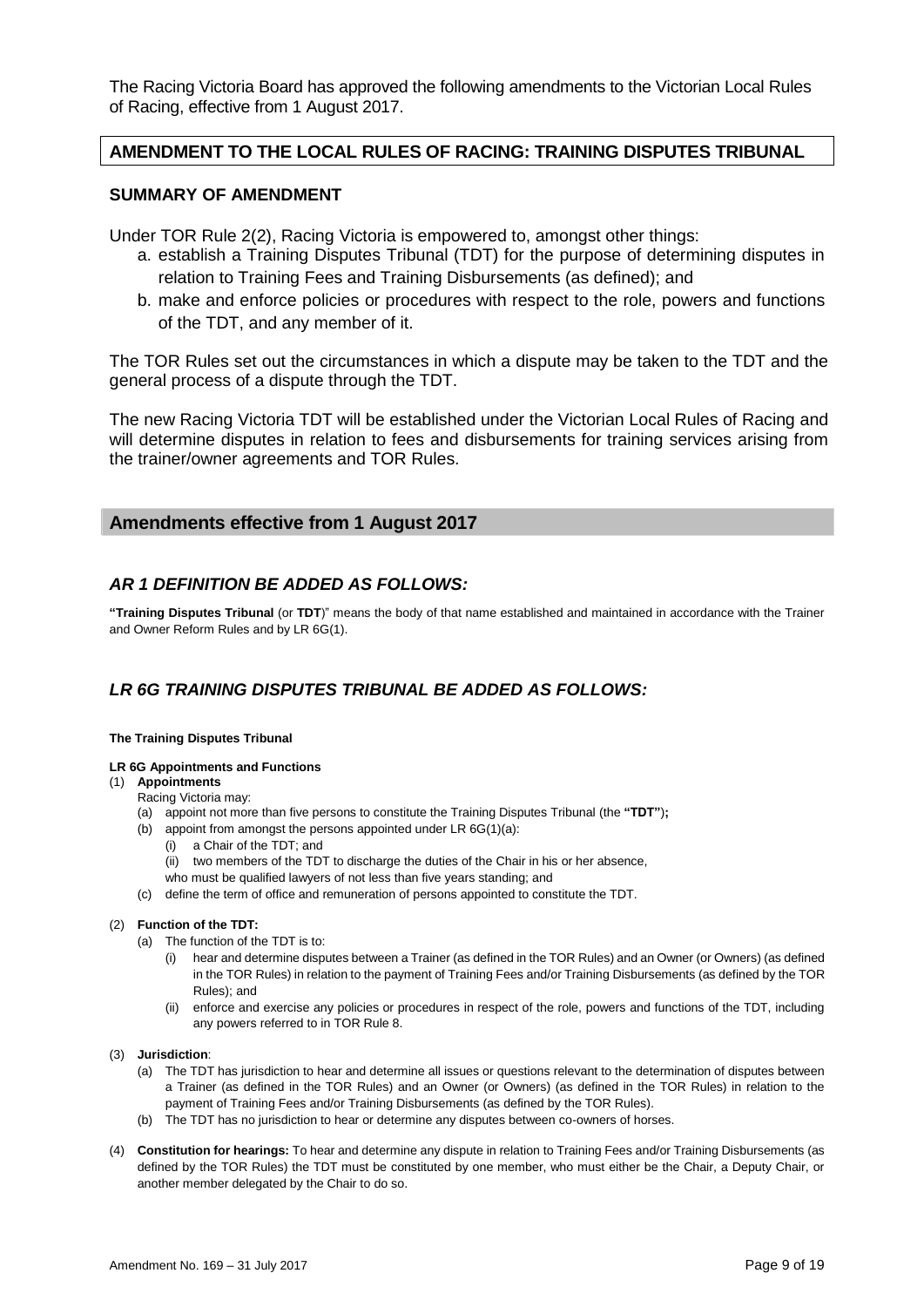### **LR 6H Allocation of disputes to the TDT**

- (1) **Allocation of a dispute to the TDT:** A TDT dispute is deemed to have been allocated to the TDT once:
	- (a) the TDT has received formal notice from Racing Australia that Racing Australia has allocated a matter to the TDT under the TOR Rules (and specifically, TOR Rule 5(4)); and
	- (b) Racing Victoria has received the Filing Fee (as defined in the TOR Rules and referred to in [*TOR 8(1)*]) from Racing Australia.
- (2) **Notice to parties of allocation of matter:** Upon receipt of the allocation of a matter to the TDT under LR 6H(1), the TDT must as soon as is reasonably practicable notify the parties to confirm that the matter has been allocated to the TDT.

### **LR 6I Conduct of TDT Proceedings**

(1) **Rules of procedural fairness apply**: The TDT is bound by the rules of procedural fairness.

### (2) **Directions and orders**:

- (a) Subject to (b), the TDT may, at any time and as it sees fit, make any direction or order (including any interim direction or order) in respect of:
	- (i) the conduct of a proceeding (including in respect of the mediation of a dispute the subject of the proceeding); and
	- (ii) the hearing and determination of a dispute the subject of the proceeding.
- (b) The TDT must not direct or order that a hearing take place on the papers without the express agreement of each party to the proceeding.

### (3) **No right to legal representation**:

- (a) A party to a proceeding (including any hearing conducted orally or on the papers) is not automatically entitled to legal representation before the TDT.
- (b) The TDT may grant leave to a party to a proceeding (including any hearing conducted orally or on the papers) to be legally represented if, in the opinion of the TDT, that is warranted having regard to one or more of the following matters:
	- (i) the complexity of the issues arising in the proceeding;
	- (ii) the amount disputed;
	- (iii) whether or not the case is of general importance to the racing industry; and/or
	- (iv) the interests of justice in the circumstances of the case.

### (4) **Hearings and evidence:** In respect a hearing before the TDT:

- (a) the TDT must make all reasonable efforts to hear and determine a dispute in an efficient and timely manner, having regard to the complexity and nature of the issues in dispute, and the circumstances of the case;
- (b) the TDT is entitled to determine any matter relevant to the dispute, and may:
	- (i) determine whether Training Fees and/or Training Disbursements (as defined in the TOR Rules) must be paid and in what amount, including in relation to any payments paid into the Training Disputes Trust Account (as defined in the TOR Rules);
	- (ii) make any order or direction to give effect to any determination referred to in LR 6I(3)(b)(i);
	- (iii) recommend to Racing Victoria that Racing Victoria (or the Stewards) apply the Rules against a trainer or owner in a manner recommended by the TDT (in which case it will then be a matter for Racing Victoria (or the Stewards) as to whether it implements such a recommendation). A recommendation made under this rule may relate to the subject matter of the dispute (and related conduct), or to the conduct of a party during the proceeding;
- (c) subject to LR6I(1)(b), the TDT may, subject to the requirements of procedural fairness, hear matters in any manner which the TDT sees fit, including:
	- (i) if the parties to a hearing have been advised of the date, time and venue of a hearing, by conducting the hearing in the presence of the parties or representatives of the parties, or with only some of the parties or representatives of the parties or without any of the parties or representatives of the parties;
	- (ii) by hearing evidence by telephone, closed circuit television or video links;
	- (iii) by conducting a hearing on the case stated by the parties to the hearing;
	- (iv) by conducting the hearing of a matter by affidavit, statutory declaration or oral evidence;
- (d) the TDT is not bound by the rules of evidence.

### (5) **Decisions and reasons:**

- (a) The TDT may in the determining any matter:
	- (i) draw inferences of fact; and
	- (ii) give any judgement or decision or make such order as in the TDT's opinion the justice of the case requires.
- (b) A decision of the TDT is binding on the parties to the proceeding as a decision under these Rules.
- (c) The TDT must give reasons for any decision made in relation to a matter before it, and whether oral or written, such reasons form part of the record of the proceeding in which the decision is made.
- (d) The TDT must, other than in exceptional circumstances, make all reasonable efforts to determine a dispute within 10 business days of the conclusion of the hearing of the dispute.
- (e) If the TDT gives oral reasons, a party may, within 28 days of the decision, request the TDT to give written reasons in which case, the TDT must comply with the request within 28 days after the request was made.

### (6) **Costs**

- (a) An unsuccessful party to an application before the TDT must bear the cost of the relevant Filing Fee (as defined in the TOR Rules) in respect of that application.
- (b) Further to LR6I(6)(a), if the Trainer (as defined in the TOR Rules) succeeds before the TDT and the proceeding was commenced by the Trainer, the unsuccessful Owner (as defined in the TOR Rules) must pay the successful Trainer an amount equivalent to the Filing Fee within 7 days of the TDT's decision.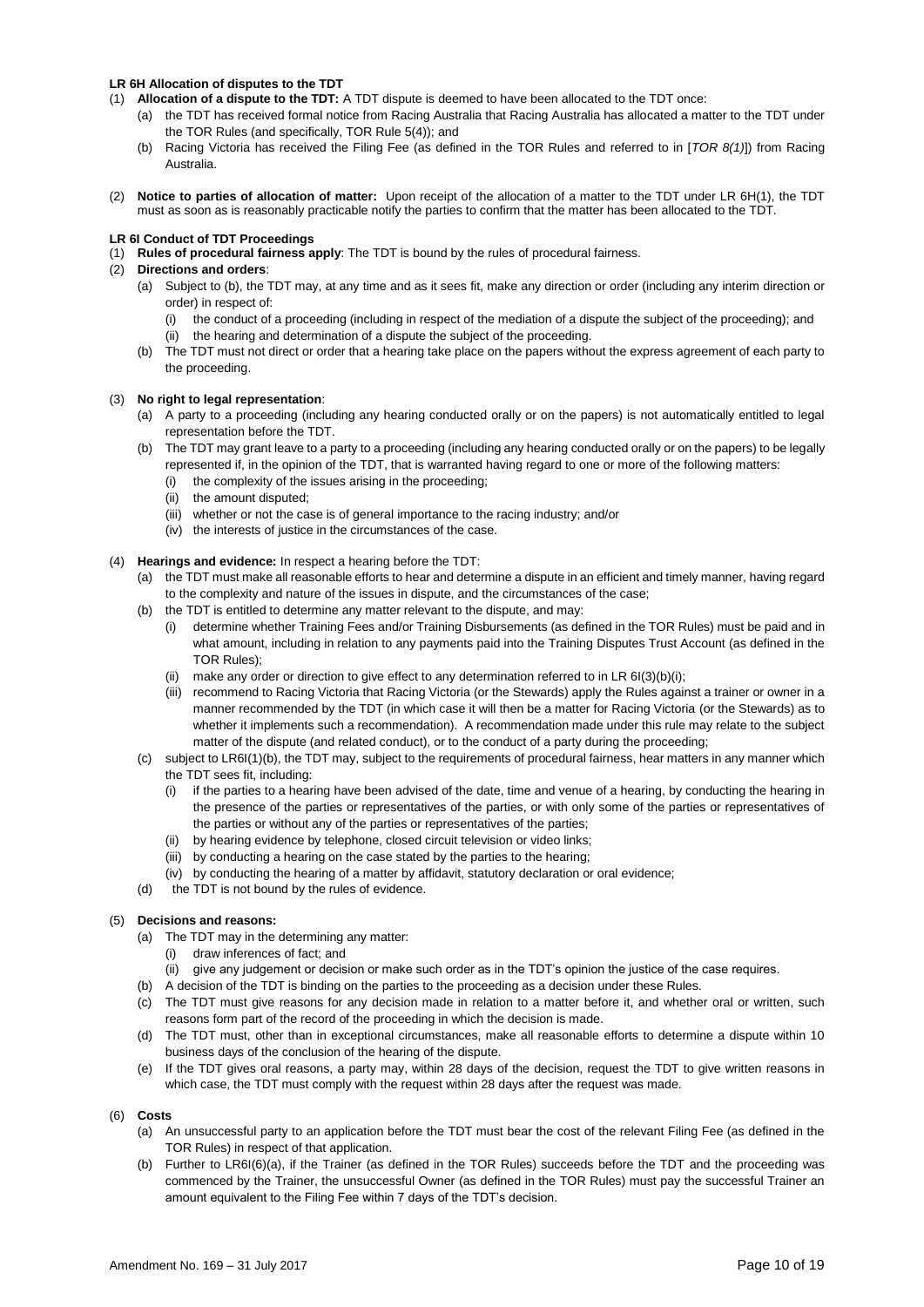- (c) Further to LR6I(6)(a), if the Owner (as defined in the TOR Rules) succeeds before the TDT and the proceeding was commenced by the Owner, the unsuccessful Trainer (as defined in the TOR Rules) must pay the successful Owner an amount equivalent to the Filing Fee within 7 days of the TDT's decision.
- (d) Other than as provided in this sub-rule LR 6I(6), the parties to a dispute before the TDT must bear their own costs (including any legal costs) in connection with that dispute, except that the TDT retains a discretion to order that a party (the first party) pay some of all of the costs of the other party if the TDT is satisfied that:
	- (i) the first party commenced or responded to the TDT proceedings vexatiously;
	- (ii) the first party unreasonably hindered the TDT in its management or conduct of the proceedings; or
	- (iii) the first party's commencement of, or response to, the TDT proceedings had no reasonable prospect of success.
- (e) The TDT may make any order or direction to give effect to the matters set out in this sub-rule LR 6I(6).

### **(7) TDT may determine whether hearings are conducted in private or in public:**

- (a) The TDT may determine whether a hearing is to be held in private or in public.
- (b) The TDT may order that any evidence given at a hearing, the content of any document produced to the TDT, or any information that might enable a party or another person to be identified must not be published or published only in the manner and to persons specified by the TDT.

#### **(8) Cessation or withdrawal of proceedings prior to hearing:**

- (a) The parties to a proceeding before the TDT may, by consent, apply to the TDT for the cessation or withdrawal of a proceeding.
- (b) The TDT may in its discretion grant leave to a party who initiated the Notice of Election of Hearing (as defined in the TOR Rules) to withdraw the proceeding from the TDT.
- **(9) Dismissal of certain proceedings:** The TDT may make any order to dismiss any proceeding without a hearing if, following the allocation of dispute to it under LR 6G(1), if it is satisfied that the dispute is frivolous, vexatious, misconceived or lacking substance.
- **(10) Multiple hearings involving one trainer:** If more than one proceeding before the TDT relates to the same trainer, but involves multiple owners, and arises out of the same or a similar set of circumstances, all of the proceedings may, subject to the discretion of the TDT, be heard and determined together by the TDT.
- **(11) TDT may otherwise regulate its own procedure:** Except as otherwise required by these Rules, the TDT may regulate its own procedure in respect of any proceeding before it.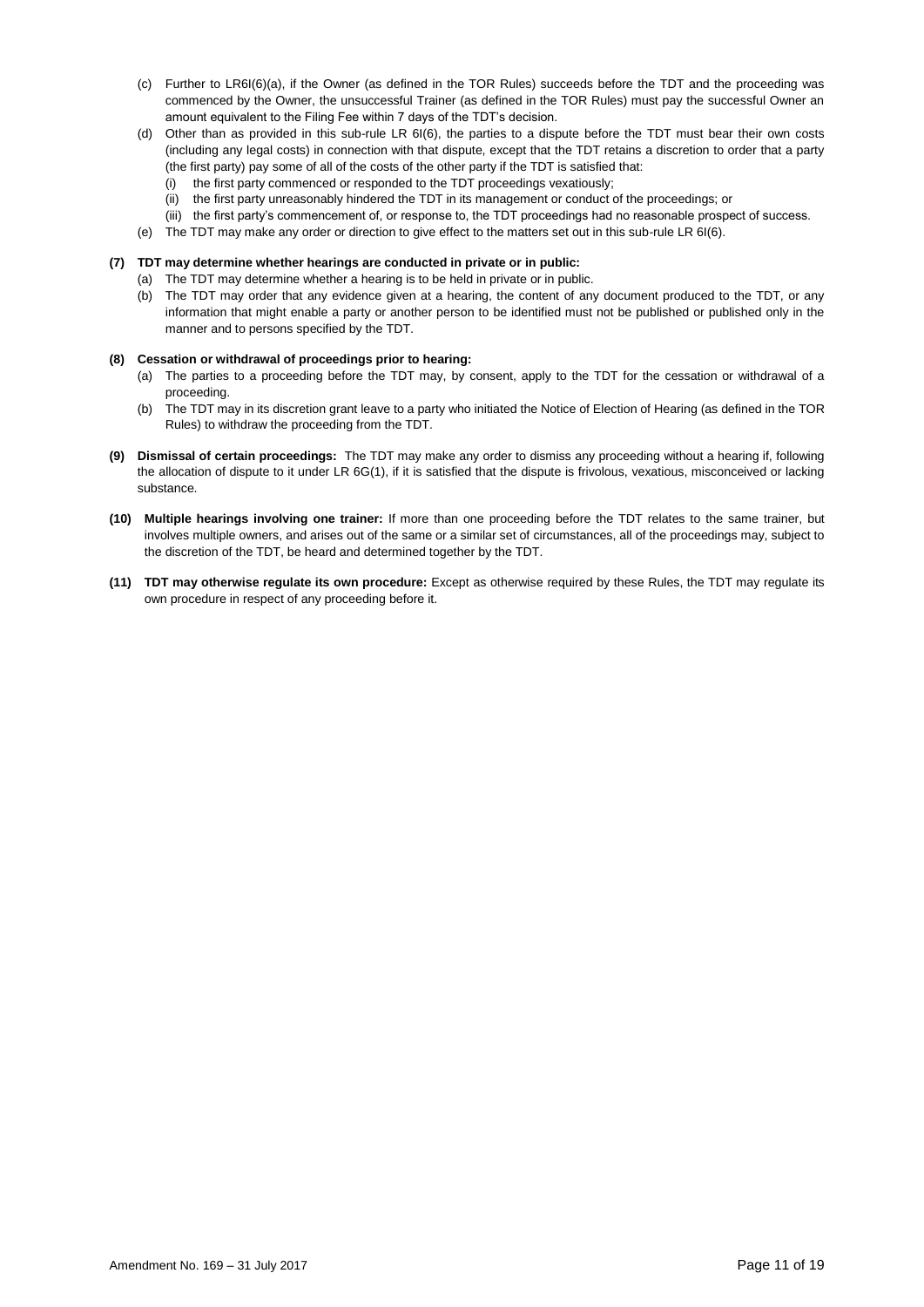The Racing Victoria Board has approved the following amendments to the Victorian Local Rules of Racing, effective from 1 August 2017.

## **AMENDMENT TO THE LOCAL RULES OF RACING: LR 41**

## **SUMMARY OF AMENDMENT**

Currently LR 41 stipulates a number of specific weights in the context of:

- minimum weights at Night and Twilight meetings;
- minimum weights in "Welter" races;
- maximum weights in Quality races; and
- minimum topweight at declaration of weights and at acceptance time in Highweight races.

The various elements of the rule are now either redundant or outdated and each are being managed by the RV Handicapping Policy (none of which is in contravention of LR 41).

It was therefore approved that LR 41 be deleted and RV manage specific elements of minimum and maximum weights within the RV Handicapping Policy (and where required within the advertised conditions of specific races).

## **Amendments effective from 1 August 2017**

## *LR 41 BE DELETED AS FOLLOWS:*

### **LR 41 Allotment of weights**

- **Minimum weight:** The minimum weight:<br>(a) In all races conducted at night mee
	- In all races conducted at night meetings, other than Group and Listed races, the minimum weight shall not be less
	- 54kg.<br>In all races conducted at twilight meetings, as designated in Inside Racing, other than Group and Listed race minimum weight shall not be less than 54kg.
	- For welter handicaps the minimum weight shall not be less than 55kg.
	- (d) For Highweight races the minimum weight shall not be less than 63kg.
	- 1/8/05, former (1) deleted and (2) renumbered (1)  $1/1/\overline{07}$ ; amended 5/4/07]
- (2) **Maximum weight for Quality Handicap:** The maximum weight in a quality handicap is 60kg and no horse may be rehandicapped above 60kg. [formerly LR 41(5), renumbered 1/1/07]

### (3) **Minimum top weight for Highweight races:**

- (a) The top weight for Highweight handicap flat races must not be less than 68kg.
	- (b) If, at the declaration of acceptances for a Highweight handicap flat race, the weight allocated to the highest weighted acceptor (including any extra weight by way of re-handicap or penalty) is less than 67kg, then the allocated weights for weighted acceptor is weighted at 67kg.

[(3) adopted 5/2/09]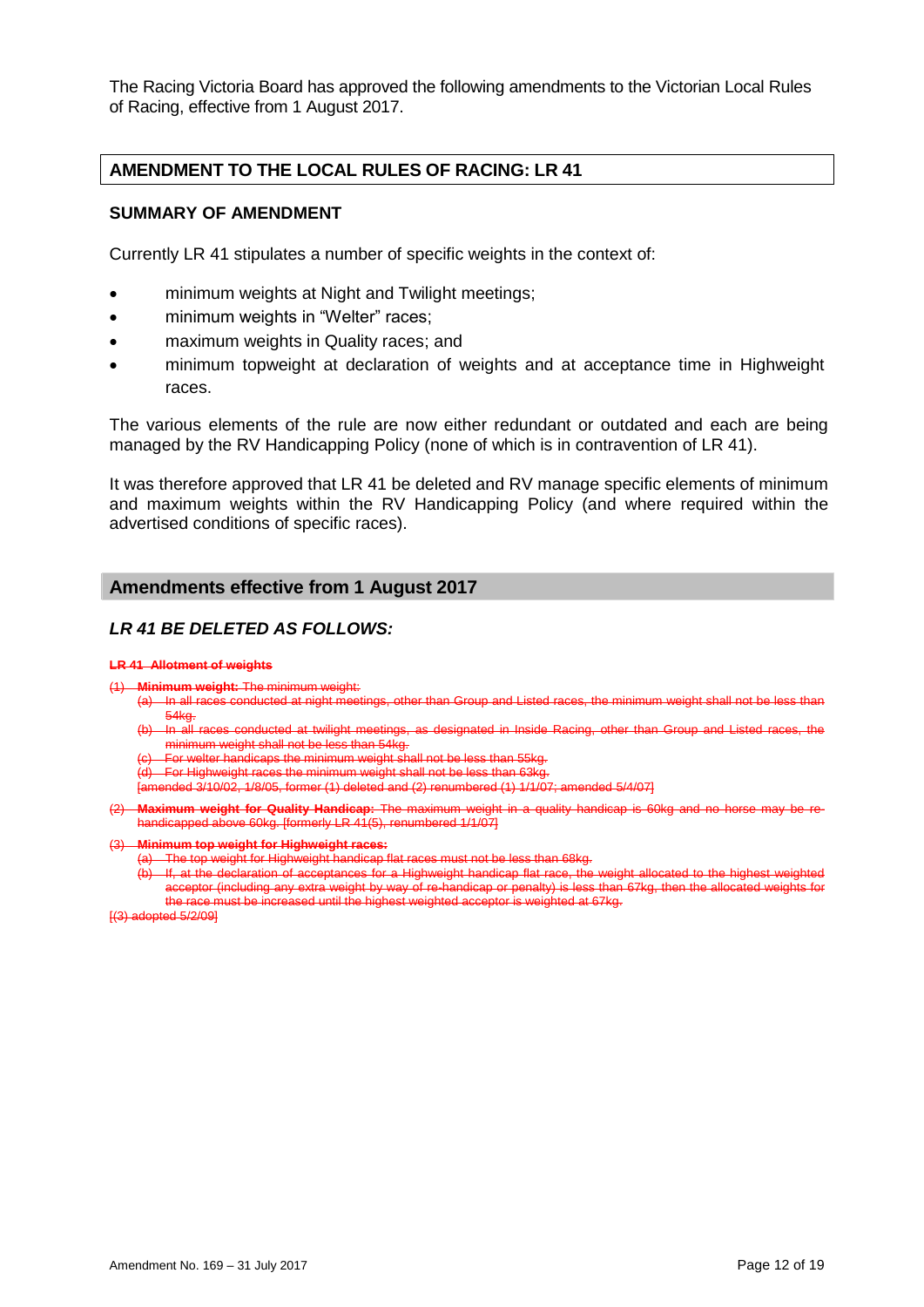## **AMENDMENT TO THE LOCAL RULES OF RACING: LR 47E**

## **SUMMARY OF AMENDMENT**

The recent implementation of 30 minute gaps between races on race day has placed additional time pressures on various procedural steps to be undertaken by Stewards in accordance with the Rules of Racing. In particular, the shorter gaps have not allowed for sufficient time for weighing out.

Currently, LR 47D reads:

*LR 47D Riders must be in attendance in the Jockeys Room at least 45 minutes prior to the advertised starting time of any race in which they are engaged to ride. [adopted 1/8/02]*

A new Local Rule 47E has been approved that requires riders to weigh out in advance for races held during race meetings which have a scheduled interval of less than 40 minutes between races.

The practical implications of this rule are to allow trainers to saddle their horses earlier which, in turn, allows the horses to be paraded and viewed by the public within sufficient time to maintain the tighter scheduled intervals between races.

## **Amendments effective from 1 August 2017**

## *LR 47E BE ADDED AS FOLLOWS:*

**LR 47E Weighing out in advance**

At any race meeting which has a scheduled interval of less than 40 minutes between races 1) A rider must weigh-out at least 30 minutes prior to the advertised starting time of the first race in which they are engaged to ride.

2) If a rider is engaged to ride in consecutive races at a race meeting, that rider must weigh-out for both races at least 30 minutes prior to the advertised starting time of the first race.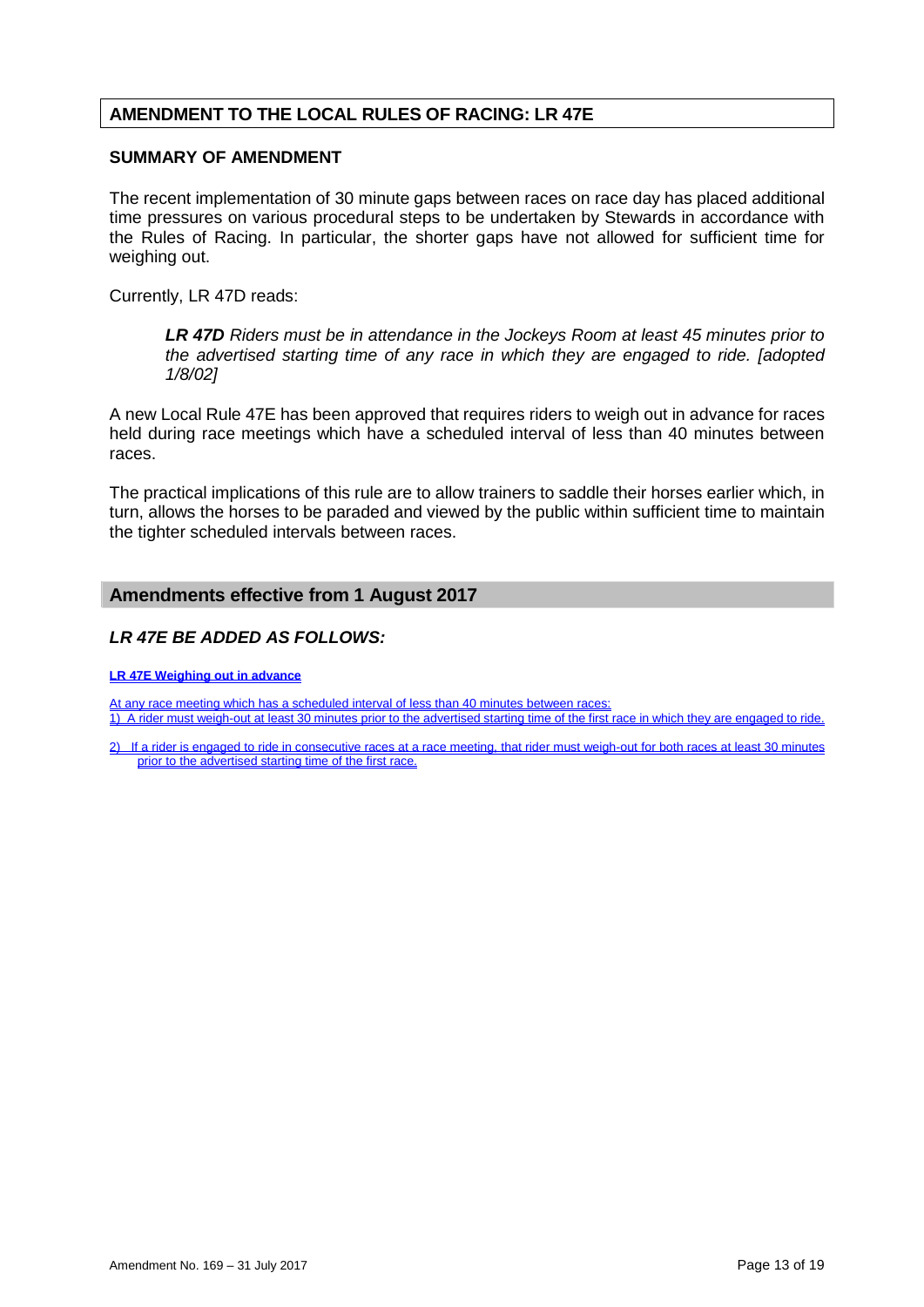## **AMENDMENT TO THE LOCAL RULES OF RACING: LR 50(2) & LR 23C**

## **SUMMARY OF AMENDMENT**

Currently, there are three Rules which refer specifically to unruly horses:

- LR 23C Unruly or wayward horses;
- LR 50(2) Approval for horses to start in a race; and
- AR 64.

Proposed amendments to the Local Rules have been approved that reflect the current practice of Stewards and allow discretion to give a formal warning without automatically requiring the satisfactory completion of a trial, or alternatively to suspend a horse for unruly behaviour.

## **LR 50 Approval for horses to start in a race**

As LR 50(2) prescribes the requirement for the satisfactory performance of the horse in a jumpout or an official trial before a horse will be permitted to start again, which is contrary to the current practice of the Stewards it was resolved that LR 50(2) be deleted. Further, given the powers of the Stewards to suspend a horse pursuant to AR 64, LR 50(2) is considered to be redundant.

## **LR 23C Unruly or wayward horses**

It is proposed to amend LR 23C to allow for the Stewards to require a non-competitive, sufficiently unruly or wayward horse to be subject to "any test, jump-out or official trial to the satisfaction of the Stewards". The inclusion of the provision of "any test" or "jump-out" in addition to "official trials" allows the Stewards to determine which is the appropriate mechanism.

Such amendments are also consistent with the wording of AR 64 (an Australian Rule which is, relevantly, restricted to horses with unruly barrier manners). LR 23C allows Stewards to suspend horses who display non-competitive, unruly or wayward behaviour, including outside the barriers or during a race.

## **Amendments effective from 1 August 2017**

## *LR 50(2) BE DELETED AND LR 50(3), (4) & (5) BE AMENDED AS FOLLOWS:*

### **STARTING**

**LR 50 Approval for horses to start in a race**

**…**

- (2) **Further approval required after Stewards' warning: If a trainer receitial year** a horse being unruly at the barrier prior to a race or for any other reason, the horse is not permitted to start again in a unless the trainer has obtained the express approval of the Stewards following the satisfactory performance of the horse in a out or an official trial as directed by the Stewards.
- (3) **Horses to be ridden into the starting stalls:** A horse taking part in a jump-out or official trial for the purpose of obtaining approval from the Stewards pursuant to LR  $50(1)$ -or  $(2)$  must be ridden into the starting stalls with, if required, the assistance of only one person who may lead it into the stalls.
- (4) **Jump-Outs:** Where a horse is entered in a jump-out for the purpose of obtaining an approval under LR 50(1) or LR 50(2), the trainer or other person in charge of the horse must:
	- (a) have officially named the horse prior to entering into the jump-out; and
	- (b) ensure the horse is wearing racing colours in the jump-out.
- (5) **Prohibited substance**: Where a horse is presented to engage in a jump-out being conducted at private premises for the purpose of obtaining an approval under LR 50(1) or LR 50(2), and a prohibited substance is detected in any sample taken from it prior to or following such engagement, the trainer and any other person who was in charge of the horse at any relevant time may be penalised.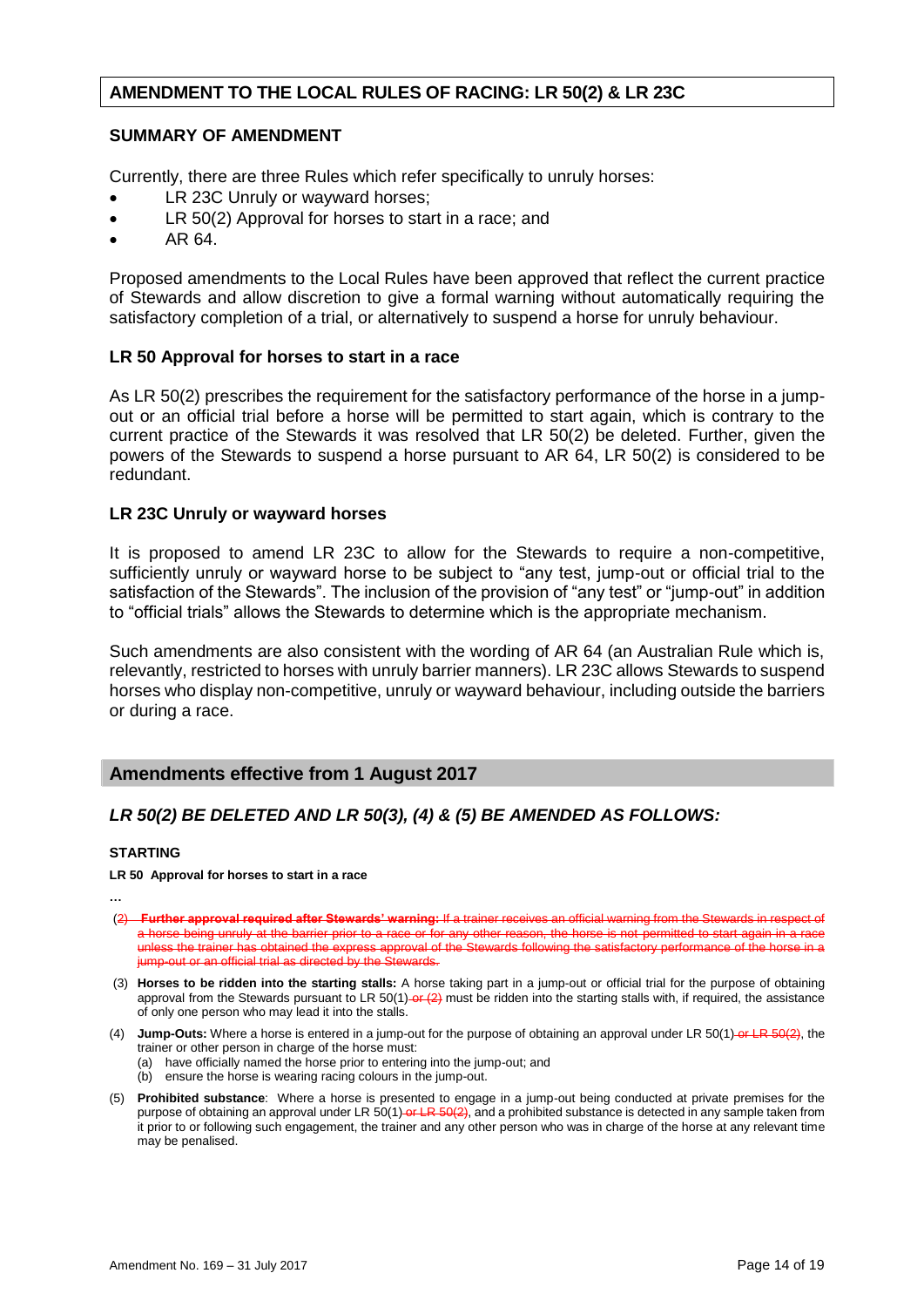## *LR 23(C) BE AMENDED AS FOLLOWS:*

### **LR 23C Unruly or wayward horses**

- (1) **Stewards may suspend:** The Stewards may suspend any horse which they consider has been non-competitive, sufficiently unruly or wayward.
- (2) **Suspended horse may not start:** Any horse so suspended must not start in any race until such time as it has performed in any test, jump-out or official trial to the satisfaction of the Stewards.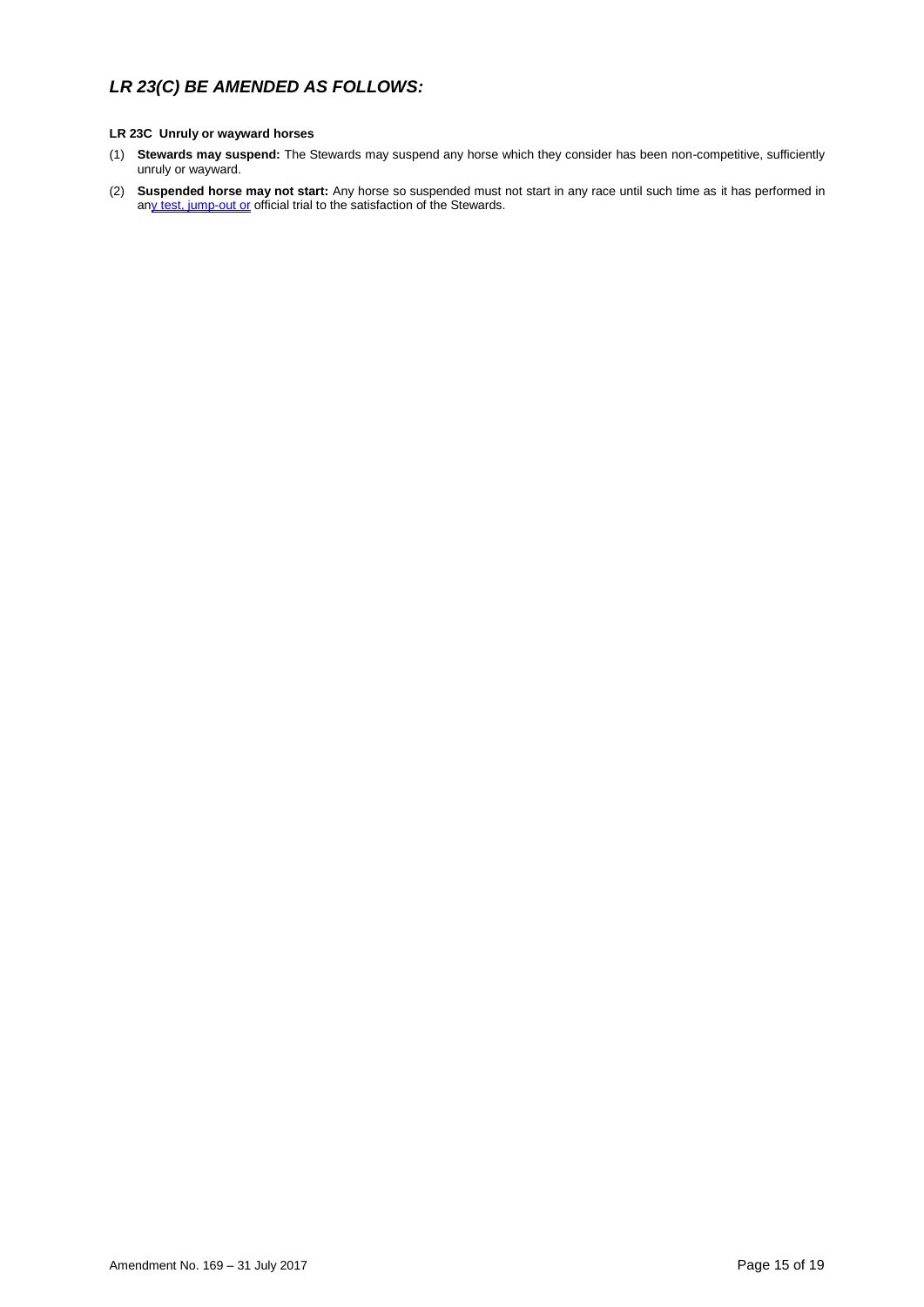## **AMENDMENT TO THE LOCAL RULES OF RACING: LR 69A & LR69B**

### **SUMMARY OF AMENDMENT**

The addition of AR 182 and AR 183F have rendered LR 69A and LR 69B redundant as the Australian Rules have adopted the language of the Local Rules as follows:

**AR 182** relevantly states:

- *(2) In addition to any of the restrictions that may apply in respect of a disqualified person, including those set out in AR 182(1), the Principal Racing Authority or the body which imposed the disqualification may order the disqualified person:*
	- *(a) not to participate in social media or mainstream media in relation to any racing or wagering matter;*
	- *(b)* to adhere to such other restrictions as may be necessary or desirable to prevent *conduct by the disqualified person that could be prejudicial to the image or interests or welfare of racing*

### **AR 183F** relevantly states:

*In addition to any of the restrictions that may apply to a suspended person under the Rules, the Principal Racing Authority or the body which imposed the suspension may order the suspended person:*

- *(1) not to enter designated places at racecourses except at times or on conditions as may be specified in the order;*
- *(2) not to participate in social media or mainstream media in relation to any racing or wagering matter; and*
- *(3) to adhere to such other restrictions as may be necessary or desirable to prevent conduct by the suspended person that could be prejudicial to the image or interests or welfare of racing.*

## **Amendments effective from 1 August 2017**

## *LR 69A & LR 69B BE DELETED AS FOLLOWS:*

### **LR 69A Further powers in respect of suspended persons**

In addition to any of the restrictions that may apply to a suspended person under these Rules, the Principal Racing Authority, the<br>Stewards or the RAD Board who imposed the suspension may order the suspended person: rds or the RAD Board who imposed the suspension may order the suspended person:<br>not to enter racecourses or designated places at racecourses except at times or on (

hav be specified in the order;

rticipate in social media or mainstream media in relation to any racing or wage

to adhere to such other restrictions as may be necessary or desirable to prevent conduct by the suspended person that could be prejudicial to the image or interests or welfare of racing.

 $\frac{1}{0}$  added 23/10/13]

### **LR 69B Further powers in respect of disqualified persons**

In addition to any of the restrictions that may apply in respect of a disqualified person under these Rules, the Principal Racing ity, the Stewards or the RAD Board who impose

(a) not to participate in social media or mainstream media in relation to any racing or wagering matter; and

adhere to such other restrictions as may be necess be prejudicial to the image or interests or welfare of racing.

[LR 69B added 23/10/13]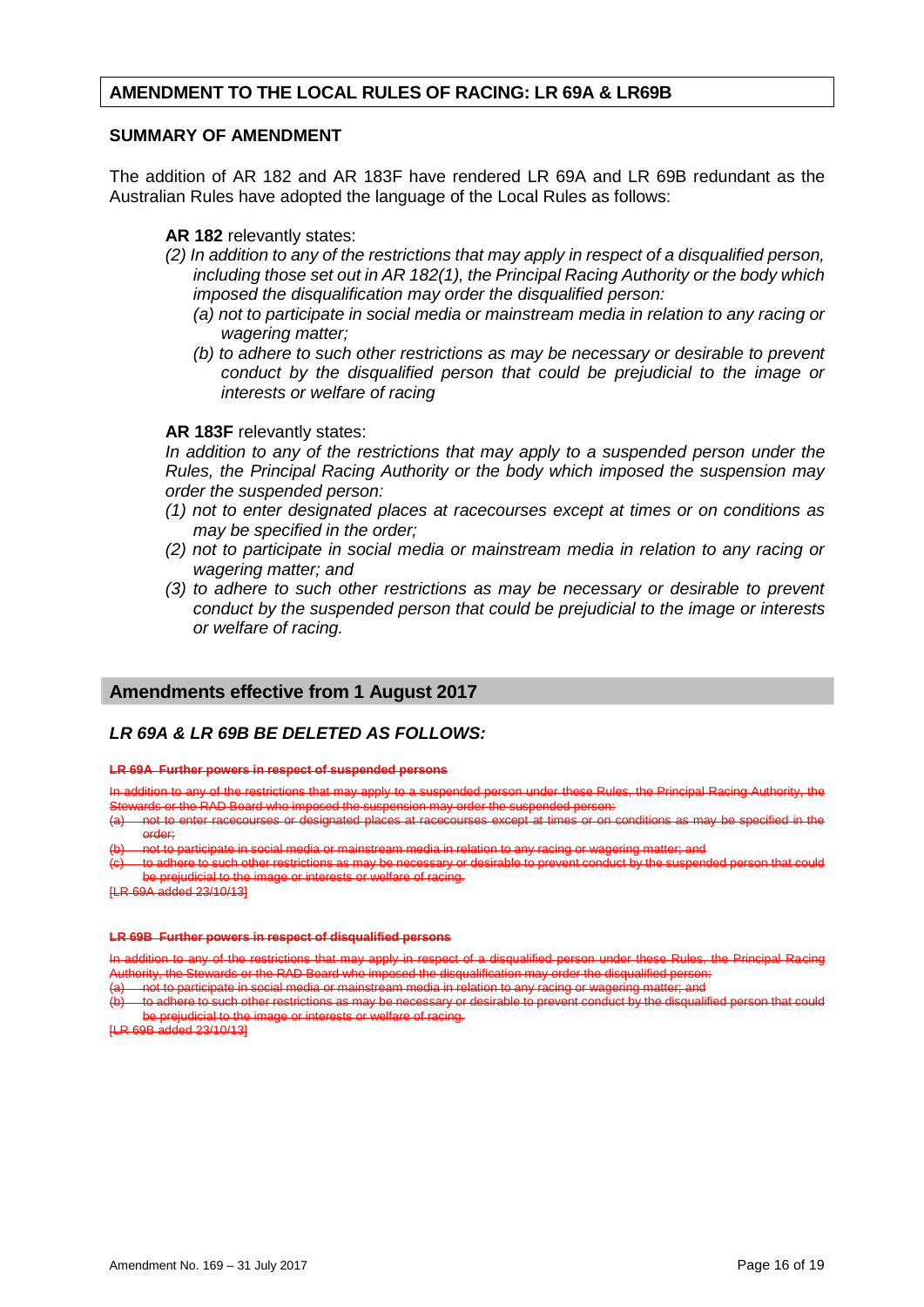## **AMENDMENT TO THE LOCAL RULES OF RACING: LR 54(4)**

### **SUMMARY OF AMENDMENT**

The Stewards wish to allow specific gear to be worn by a horse from the mounting yard to the starting stalls and then be removed at the starting stalls prior to a race. This is not expressly allowed under current LR 54 which states:

## *LR 54 General obligations*

- *(1) Trainers responsible for gear: Trainers must ensure that all racing gear used by them is:* 
	- *(a) approved for use pursuant to the Rules; and*
	- *(b) in proper usable condition.*
- *(2) Application for approval: Except with the permission of the Stewards which may be given only in special circumstances, applications for approval or removal of gear in accordance with AR 140B must be lodged with the Stewards before declaration of acceptance for the race in which the horse is intended to start.*
- *(3) To be fitted before leaving mounting yard: All gear to be used on a horse in a race must be fitted to the horse before the horse leaves the mounting yard to participate in the race.*

Accordingly, a new sub-rule LR 54(4) has been introduced to provide an exception for specified gear to be worn from the mounting yard to the starting stalls only. At this stage, it is anticipated that approval will only be granted for ear muffs.

## **Amendments effective from 1 August 2017**

## *LR 54(4) BE ADDED AS FOLLOWS:*

### **LR 54 General obligations**

**…** (4) **Stewards' permission required for specific gear to be worn to starting stalls**: Trainers must apply for, and obtain, the Stewards' permission for specific racing gear to be worn by a horse from the mounting yard to the starting stalls only and then removed at the starting stalls prior to the start of the race. Any application must be in relation to gear listed in the National Gear Register only and must be lodged with the Stewards before declaration of acceptance for the race in which the intended to start.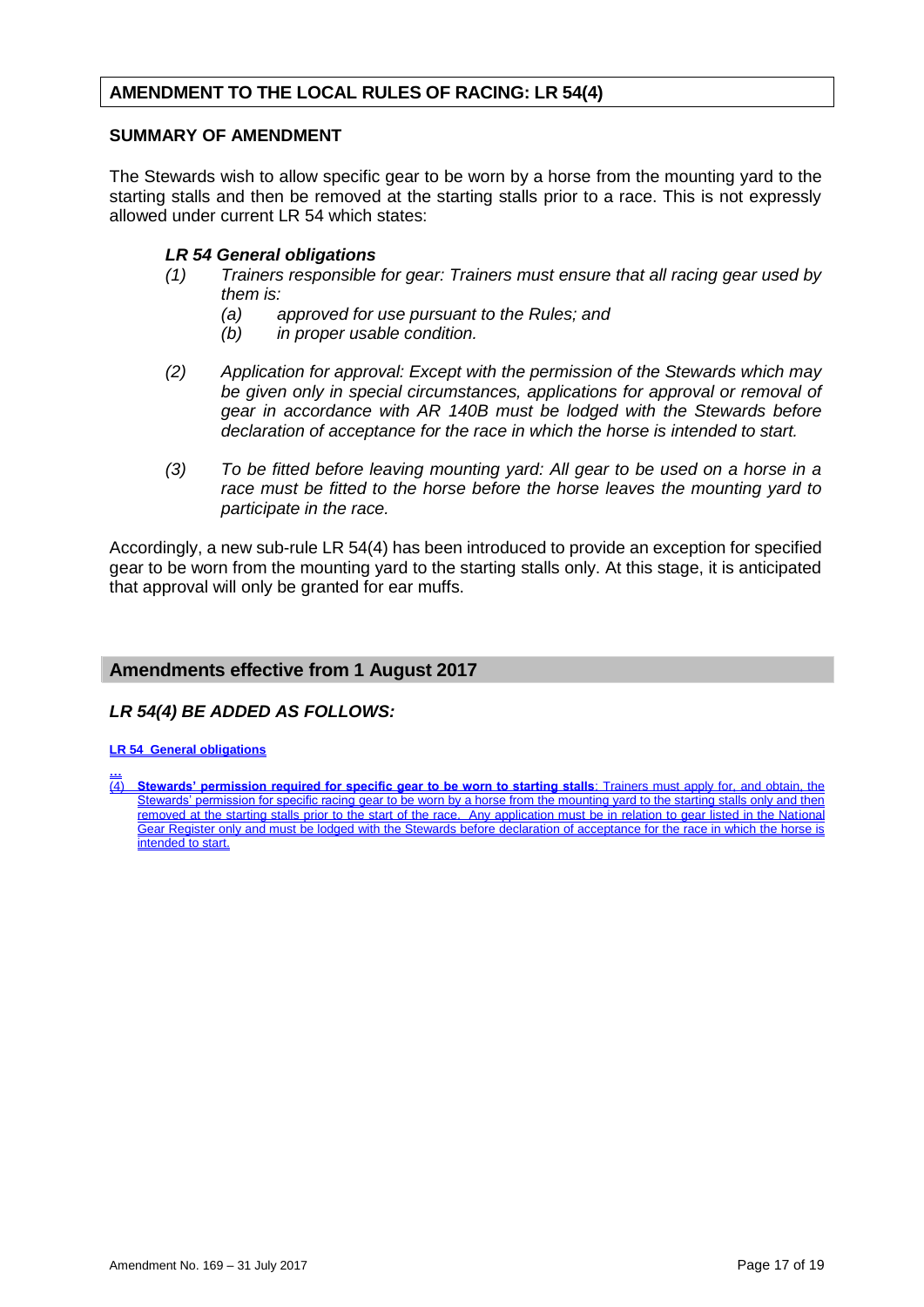## **AMENDMENT TO THE LOCAL RULES OF RACING: LR 55H**

### **SUMMARY OF AMENDMENT**

LR 55H is the current rule that governs the use of Blinkers / Visor Blinkers.

A series of amendments to allow for technological advancements and the current requirements of Stewards have been introduced, and LR 55H has been replaced.

As a result of the changes, amongst other things, it is no longer necessary for a trainer to make a written and signed application to Stewards for permission to use blinkers when such request can be made on-line or via telephone at acceptance time. Further, Clubs do not require a trainer to advise if a horse is racing in blinkers. It is also noted that, historically, the Stewards have not required an application for approval for the engagement of an apprentice to ride a horse to be raced in blinkers/visor blinkers.

## **Amendments effective from 1 August 2017**

## *LR 55H BE DELETED AND REPLACED AS FOLLOWS:*

### **LR 55H Blinkers/Visor Blinkers**

### (1) **Horses which have not raced:**

- (a) **Application to use:** Application to use blinkers/visor blinkers on a horse which has not raced or trialled in an official trial must be made to the Stewards in writing stating when and where the horse will compete in an official trial for approval to race in blinkers.
- (b) **Grant of permission to use:** Permission for a horse which has not raced or trialled in an official trial to do so may be granted if the horse performs in an official trial or jumpout in blinkers/visor blinkers to the satisfaction of stewards before the time of declaration of acceptance for the race in which it is intended to start.
- **Conduct of trial for approval to race in blinkers/visor:** Where a horse is being trialled to obtain permission to use blinkers in a race, the official trials or jumpouts must be started from the starting stalls with at least 6 runners, unless otherwise approved by the Stewards, and run over not less than 800 metres.

ended 4/3/04, 2/12/04, 1/9/09]

### (2) **Horses which have raced:**

- Stewards may grant approval for a horse to race in blinkers/visor blinkers if:<br>(i) the application is lodged in writing before declaration of acceptance for
	- the application is lodged in writing before declaration of acceptance for the race it is intended to start; or the horse has previously raced the trainer signs a declaration stating that the horse has either worked in blinking that the horse has either horses or performed in blinkers/visor blinkers in a trial to the trainer's satis
	- blinkers with other horses or performed in blinkers/visor blinkers in a trial to the trainer's satisfaction and the trainer believes that the horse will race tractably and safely in blinkers/visor blinkers.<br>Linkers there are exceptional circumstances permission to race in blinkers/visor and to race in blinkers/visor and subsequently races without the

[amended 4/3/04]

- (3) [deleted 1/9/10]
- (4) **Stable return:** An owner or trainer intending to use blinkers/visor blinkers on a horse in a race must lodge an amended stable return in respect of such horse before declaration of acceptances. [amended 4/3/04]
- (5) **Permission to discontinue use:** Permission to discontinue the use of blinkers/visor blinkers on a horse must be obtained from the Stewards and an amended stable return lodged prior to declaration of acceptances. [amended 4/3/04]
- **Notice to racing clubs:** Owners or trainers must also advise the club concerned at racing in blinkers for the 1st, 2nd or 3rd time or whether the horse is racing without blinkers/visor blinkers. [amended 4/3/04]
- (7) **Apprentice must be approved:** The engagement of an Apprentice to ride a horse to be raced in blinkers/visor blinkers must **be approved by the Stewards. [amended 4/3/04]**
- (8) **Jumping races:**
	- (a) Horses which have been approved to race in blinkers/visor blinkers may compete in jumping races in non-hooded type blinkers/visor blinkers which have been specifically approved by the Stewards.
	- trainer of a horse which has been approved to race in blinkers/visor blinkers on the flat who wishes to not use<br>inkers/visor blinkers on that horse in a jumping race must seek approval from the Stewards to remove the blink blinkers/visor blinkers on that horse in a jumping race must seek approval from the blinkers prior to declaration of acceptance for the race it is intended to start.

 $ended$  4/3/04]

- (9) **Clubs to have emergency sets:** All racing clubs must provide two sets of blinkers/visor blinkers of different sizes for use in an emergency. [amended 4/3/04]
- (10) **Penalty of trainer:** A trainer may be penalised for:
	- (a) using unapproved or otherwise unsuitable blinkers/visor blinkers;
	- failing to have blinkers/visor blinkers on a horse which has been app
	- having blinkers on a horse which has not been approved to race in blinkers/visor blinkers